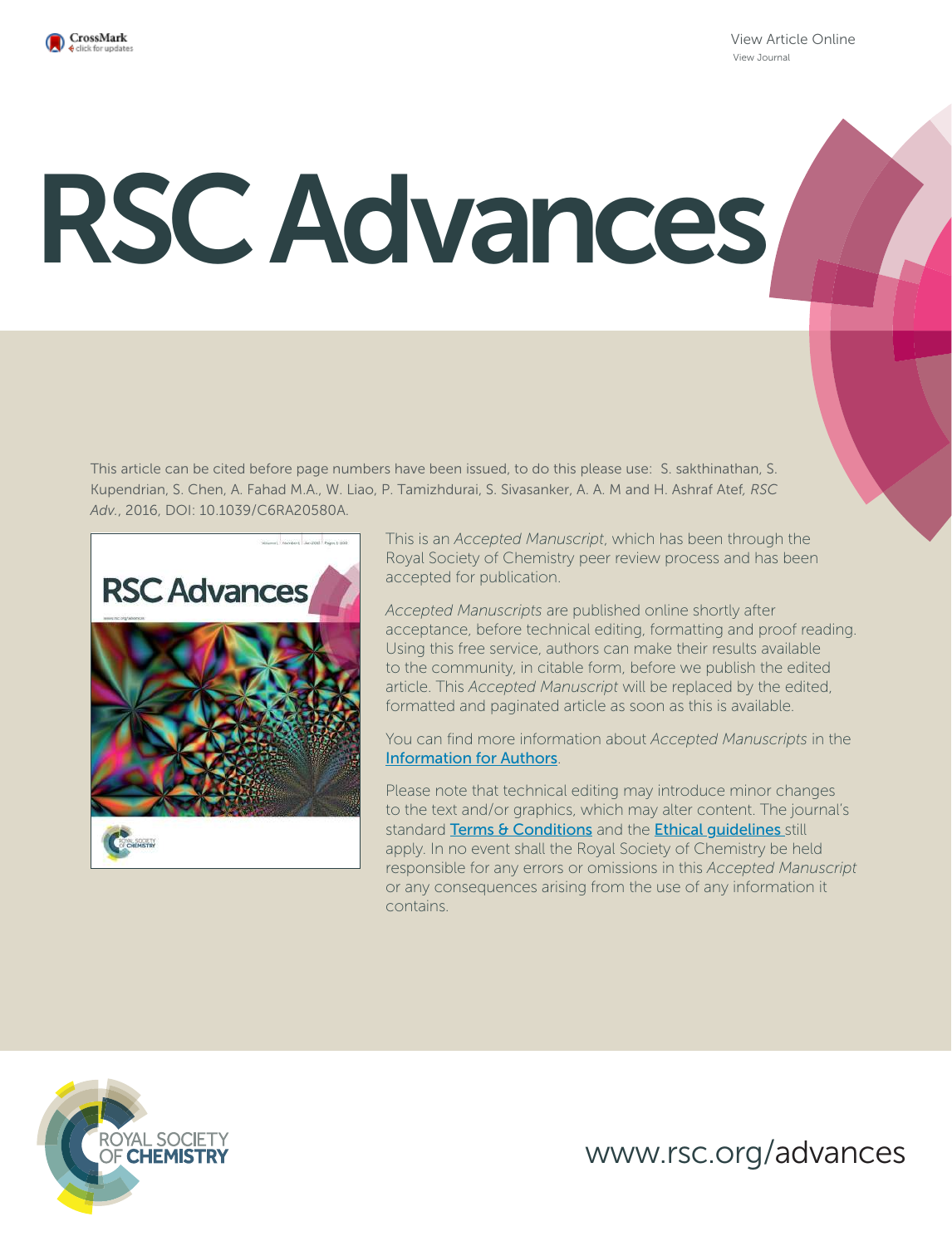Published on 20 October 2016. Downloaded by Boston University on 03/11/2016 08:33:03.

# A non-covalent interaction of Schiff base copper alanine complex with green **synthesized reduced graphene oxide for highly selective electrochemical detection of nitrite**

Subramanian Sakthinathan<sup>a</sup>, Subbiramaniyan Kubendhiran<sup>a</sup>, Shen-Ming Chen<sup>\*ac</sup>, Fahad M.A. Al-Hemaid<sup>c</sup>, Wei Cheng Liao<sup>a</sup>, P.Tamizhdurai<sup>b</sup>, S. Sivashankar<sup>\*b</sup>, M. AjmalAli<sup>c</sup>, A.A. Hatamleh<sup>c</sup>

*a Electroanalysis and Bioelectrochemistry Lab, Department of Chemical Engineering and Biotechnology, National Taipei University of Technology, No.1, Section 3, Chung-Hsiao East Road, Taipei 106, Taiwan (R.O.C).* 

<sup>*b*</sup>National Centre for Catalysis Research, Indian Institute of Technology, Chennai-600036, India. *<sup>c</sup>Department of Botany and Microbiology, College of Science, King Saud University, Riyadh 11451, Saudi Arabia* 

## *<sup>\*</sup> Corresponding Author*

*a (S.M. Chen). Fax: +886 2270 25238; Tel: +886 2270 17147 E-mail address: smchen78@ms15.hinet.net b (S. Sivashankar) NCCR, IIT, Chennai. E-mail address: ssivasanker@iitm.ac.in*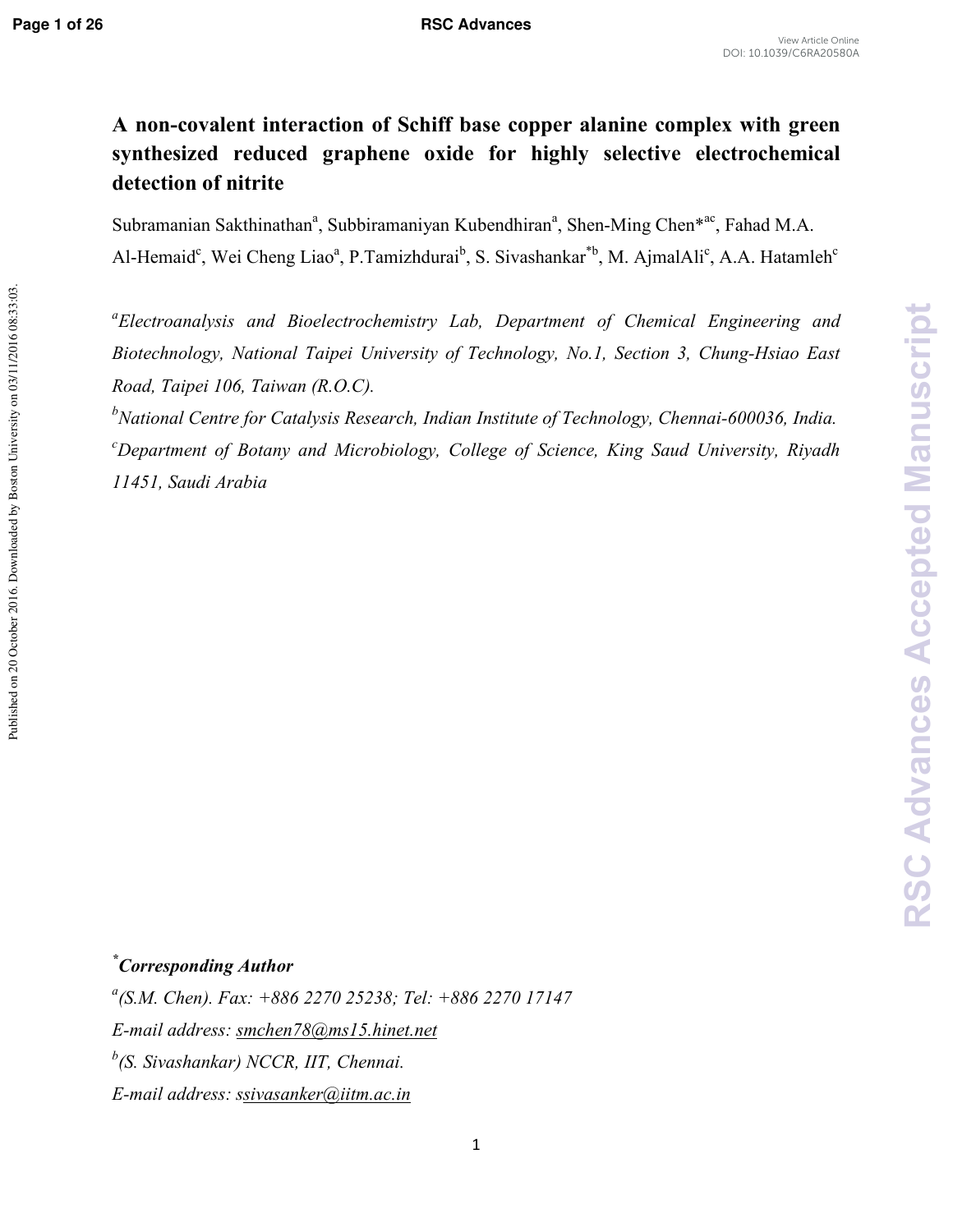#### **Abstract**

A novel and selective nitrite sensor based on noncovalent interaction of Schiff base copper complex  $[Cu(sal-ala)(phen)]$  with reduced graphene oxide  $(RGO)$  was developed by simple ecofriendly approach. The morphology of the prepared RGO/[Cu(sal-ala)(phen)] nanocomposite was characterized by scanning electron microscopy (SEM), ultraviolet visible spectroscopy  $(UV)$ , electro chemical impedance spectroscopy (EIS), energy dispersive x-ray spectroscopy, xray diffraction studies and Fourier transform infrared spectroscopy (FT-IR). On the other hand, the electrochemical studies of the prepared nanocomposite was investigated by cyclic voltammetry (CV) and amperometric technique. The RGO/[Cu(sal-ala)(phen)] nanocomposite modified glassy carbon electrode (GCE) exhibit the higher electrocatalytic activity towards detection of nitrite. Moreover, the RGO/[Cu(sal-ala)(phen)] modified GCE was determined the nitrite with low detection limit (19 nM), broad linear range (0.05-1000  $\mu$ M) and high sensitivity (3.86  $\mu$ A/ $\mu$ M cm<sup>-2</sup>). Besides, the proposed sensor shows a good selectivity, repeatability, reprod ucibility and long term operational stability. The appreciable recoveries was achieved for the detection of nitrite in water and sausage samples, which implying that the practical feasibility of the modified electrode.

#### **Keywords**

Reduced graphene oxide, Schiff base copper complex, Nitrite, Green synthesis, Oxidation, Electrocatalysis, Sensitivity, Selectivity.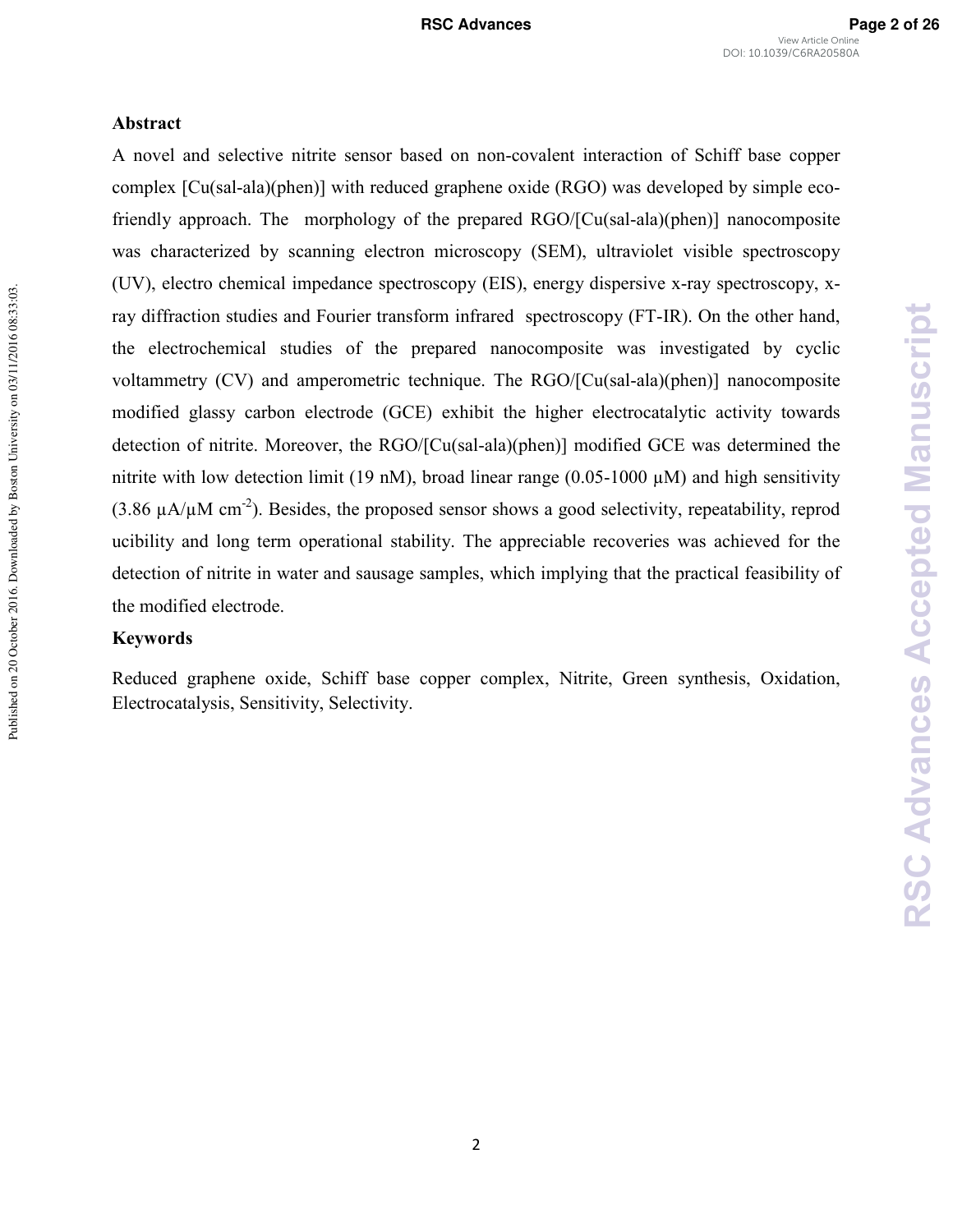Published on 20 October 2016. Downloaded by Boston University on 03/11/2016 08:33:03.

#### **1. Introduction**

Nitrites is an inorganic compound and it is widely used in food additives, corrosion inhibitors and fertilizing agents.<sup>1-2</sup> It can easily contaminated the drinking water due to the human activities, industrial pollutants and fertilizing agents.<sup>3</sup> The maximum permissible level of nitrite in drinking water is 1 mg/L and the excess of nitrite can causes several health problems like blue baby syndrome and shortness of breath. Moreover, nitrite can readily react with hemoglobin to form methemoglobin, which makes the oxygen deficiency in blood.<sup>4,5</sup> Besides, nitrite can react with various amines to the formation of N-nitrosamines and it causes stomach cancer to human. Therefore, it is very important to determination of nitrite in food, drinking water and environmental samples.<sup>6</sup> Nowadays, several analytical methods have been developed for the detection of nitrite including, chromatographic methods<sup>7</sup>, capillary electrophoresis,  $\delta$ chemiluminescence<sup>9</sup>, ion exchange chromatographic<sup>10</sup> and electrochemical methods.<sup>11</sup> Compared with other traditional analytical methods, electrochemical methods are widely used for the detection of nitrite due to the high sensitivity, simplicity and selectivity.<sup>12,13</sup> The unmodified electrodes are active towards detection of nitrite. However, the working potential was higher and selectivity also poor in the presence of interfering compounds. Hence, the chemically modified electrodes were used for the detection of nitrite due to the lowest oxidation potential and higher sensitivity.

Graphene is a two dimensional hexagonal carbon lattice with  $sp<sup>2</sup>$  hybridization. It has a wide spread applications because of its unique physicochemical properties such as high surface area, chemical stability, high electrical conductivity and extraordinary mechanical properties.<sup>14,15</sup> Comparatively, RGO has superior conductivity than GO due to the more active edge plane defects and large effective surface area,<sup>16</sup> so we need to find a suitable methods for reducing GO. Nowadays, different kinds of methods have been used for the preparation of RGO, which includes chemical vapor deposition  $(CVD)$ ,<sup>17</sup> mechanical exfoliation,<sup>18</sup> electric arc discharge,<sup>19</sup> thermal reduction<sup>20</sup> and chemical reduction.<sup>21</sup> Among all methods, the chemical reduction is more suitable and versatile method for the preparation of RGO in bulk quantities. However, in this method toxic and explosive chemicals are used for the RGO preparation. Therefore, we need to explore environmentally friendly reducing agents for effective reduction of GO.<sup>22</sup> Incidentally. the caffeic acid provides the good platform to the reduction of GO, because the caffeic acid (CA)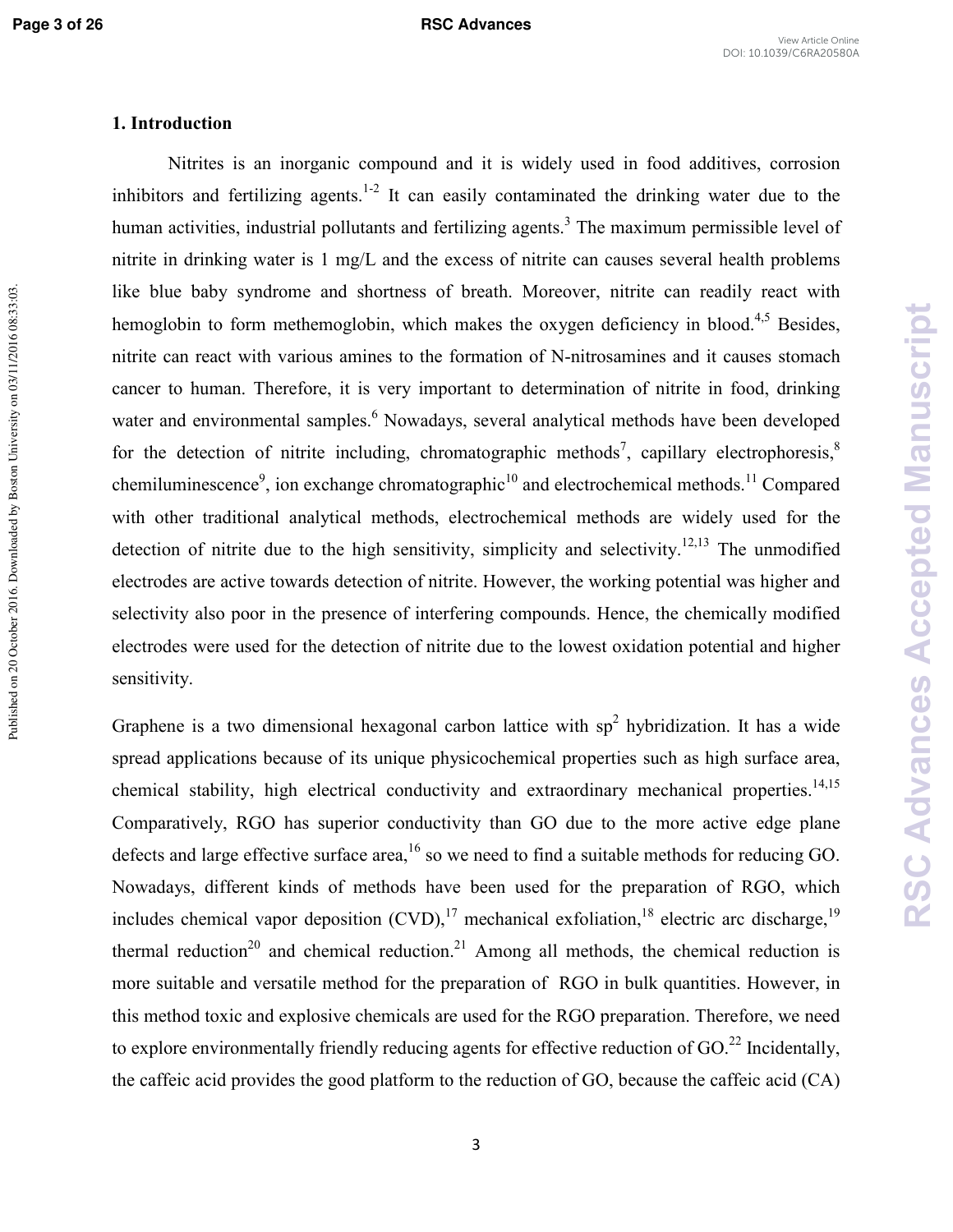is one of the hydroxyl cinnamic acids and it has well antioxidant properties. Moreover, the structure of CA has two adjacent hydroxyl groups an aromatic ring, which helps donation of hydrogen to the GO reduction. Therefore, CA considered as a green, effective and low cost reducing agent for the RGO preparation.<sup>23</sup>

Schiff base complexes have an azomethine group (−HC=N−) that plays an important role in coordination chemistry. The Schiff bases are used to form stable complexes with transition metal ions. In addition, the Schiff base complexes are functionalized with RGO and used for different kinds of applications like sensors, catalysis and energy storage applications.  $24-26$  Besides, the non-covalent functionalization has advantages than covalent functionalization, because it avoids the destruction and retaining the unique properties of graphene. Moreover, the noncovalent interaction was enhanced the mechanical and electrical properties of the nanocomposite.  $27, 28$  In this work we have synthesized the  $RGO/[Cu(sal-ala)phen]$  (sal-ala = salicylalanine-alanine, phen  $=1$ , 10– phenanthroline) nanocomposite by non-covalent interaction. To the best of our knowledge for the first time Schiff base copper complex [Cu(sal–ala)phen] noncovalent interaction with RGO to prepare a new type of nanocomposite for the electrochemical detection of nitrite.

#### **2. Experimental**

Published on 20 October 2016. Downloaded by Boston University on 03/11/2016 08:33:03.

Published on 20 October 2016. Downloaded by Boston University on 03/11/2016 08:33:03.

#### **2.1 Reagent and solution**

Graphite powder (size  $\leq 20 \mu m$ ), sodium nitrite, caffeic acid, L-alanine were purchased from sigma aldrich. 1, 10-phenanthroline, copper  $(II)$  chloride monohydrate and salicylaldehyde were purchased from Merck chemical. The phosphate (0.05 M) buffer solution (PBS) was prepared by using  $Na<sub>2</sub>HPO<sub>4</sub>$  and  $NaH<sub>2</sub>PO<sub>4</sub>$ , the pH was adjusted by  $H<sub>2</sub>SO<sub>4</sub>$  or NaOH. All the chemicals used in this work were of analytical grade and used without any further purification. Prior to each experiment, the electrolyte solutions were deoxygenated with purified  $N_2$  for 15 min. All the experiment was carried out at room temperature and all the required solutions were made up by double distilled water.

#### **2.2 Experimental apparatus**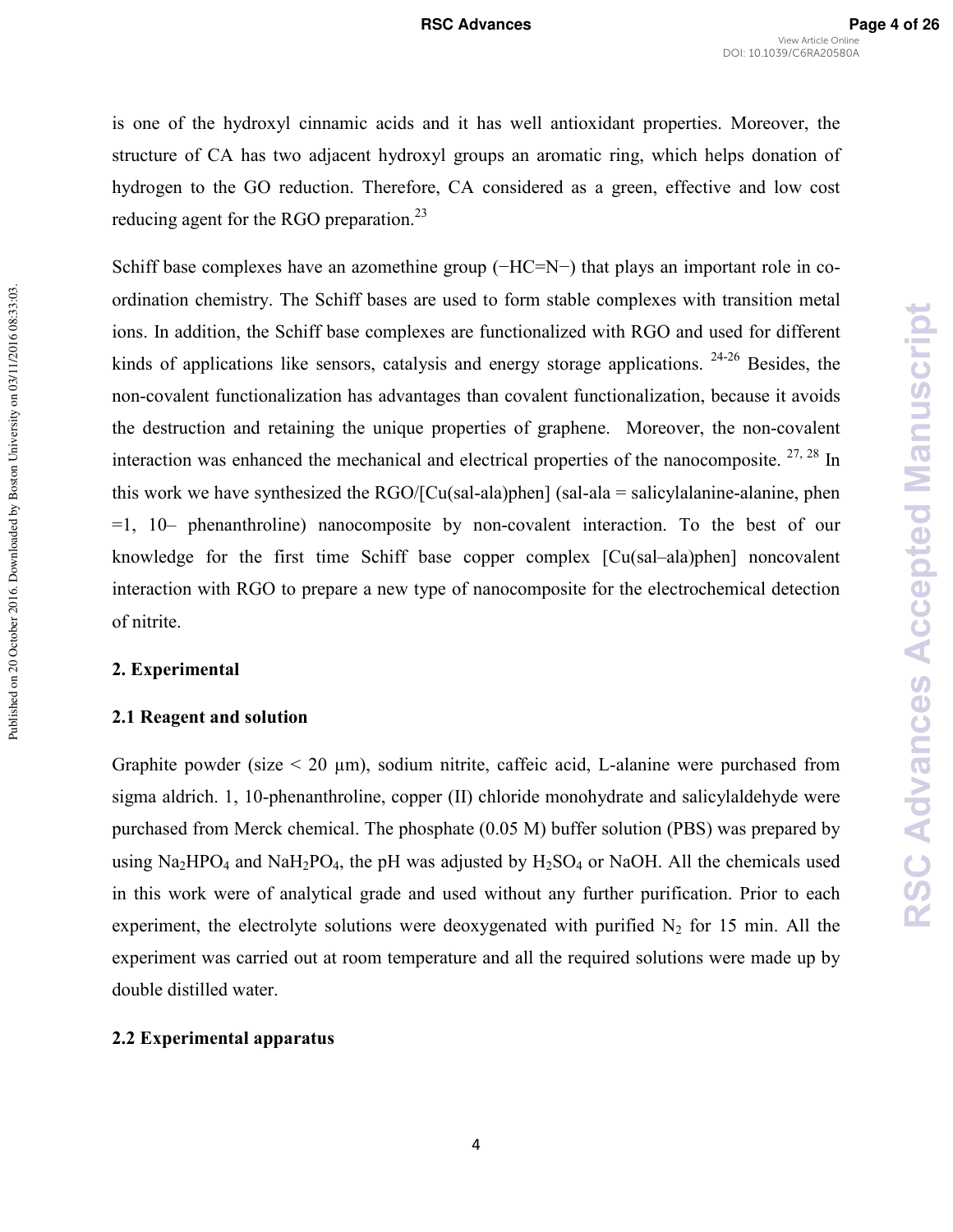Electrochemical studies were carried out at the CHI 410 electrochemical work station. The electrochemical cell contains GCE as a working electrode, Ag/AgCl as a reference electrode and Pt wire as a counter electrode. The electrochemical experiment was performed at  $N_2$  saturated electrolyte. UV-visible spectra were taken by Perkinelmer and electrochemical impedance spectra were carried out by the EIM6EX ZAHNER, Kroanch, Germany. Scanning electron microscope studies were carried out using a Hitachi S-3000H microscope. Elemental analysis was carried out using HORIBA EMAX X-ACT (model 51-ADD0009). Powder X-ray diffraction (XRD) studies were performed XPERT-PRO (Netherlands) diffractometer using Cu K $\alpha$  radiation  $(k=1.54 \text{ Å})$ . Fourier transform infrared spectroscopy (FT-IR) was carried out using the Jasco FT-IR 6600 spectrometer.

#### **2.3 Preparation of [Cu (sal-ala)(phen)] complex**

The inorganic complex was synthesized based on previous report with slight modification.<sup>29-32</sup> 1,10-phenanthroline (5 mmol; 0.99 g in 20 mL methanol) and salicylalanine (5 mmol; 0.97 g in 20 mL methanol) ligands were mixed and homogenized. Then the homogenized solution was added dropwise to a solution of  $CuCl<sub>2</sub>H<sub>2</sub>O$  (5 mmol; 0.86 g in 20 mL water) while stirring at 50  ${}^{\circ}$ C. The bright green precipitate of [Cu(sal-ala)(phen)] complex was obtained (scheme 1), this precipitate was filtered and washed with ethanol then dried in a desiccator. The prepared Schiff base complex was confirmed by the UV visible and FT-IR spectroscopy.

#### **2.4 Preparation of RGO/[Cu(sal-ala)(phen)] inorganic nanocomposite**

Graphene oxide was prepared from graphite by modified hummers method.<sup>33</sup> The RGO was prepared by the following procedure of Bo *et al* method.<sup>34</sup> 10 mg of GO was dispersed in 100 mL deionized water and caffeic acid (CA) (5 mg ) was added in to the GO dispersion. The mixture was then heated at 95° C for 24 hours in an oil bath with the assistance of stirring. The resulting suspension was collected and washed with deionized water and ethanol. Finally, the prepared RGO was dried at 35° C under vacuum condition.

The non-covalent approach was used to prepare the  $RGO/[Cu(sal-ala)(phen)]$  nanocomposite with distinctive electrocatalytic activity towards the oxidation of nitrite.<sup>35</sup> The nanocomposite was synthesized by dispersing the RGO in DMF and further addition of  $\lceil Cu(sal-ala)(phen) \rceil$ under vigorous stirring. Then, the obtained homogeneous solution was subjected to ultrasonic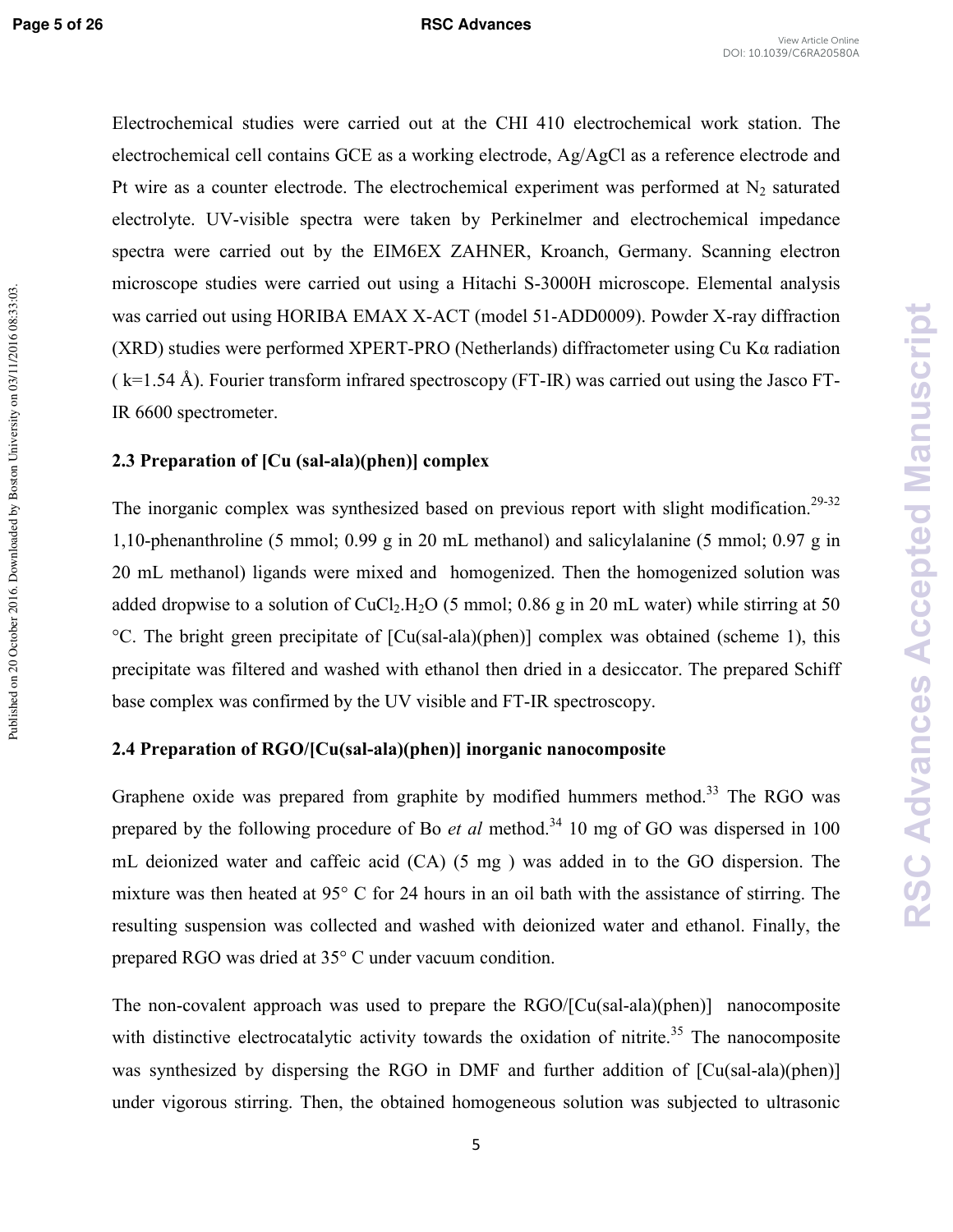treatment  $(30 \text{ min})$  for enhancing the interaction between RGO and  $\lbrack Cu(sal-ala)(phen)\rbrack$ . The resultant homogeneous RGO/[Cu(sal-ala)(phen)] nanocomposite was filtered and washed with ethanol three times and dried in oven. Finally, the prepared RGO/[Cu(sal-ala)(phen)] was redispersed in DMF (1 mL) and drop casted on the cleaned GCE surface then dried in room temperature. The scheme 2 displays the preparation of GCE/RGO/[Cu(sal-ala)(phen)] modified electrode for the electrochemical detection of nitrite.

#### **3. Result and discussion**

#### **3.1 characterization of prepared nanocomposite**

Fig 1 shows the SEM images of (A) GO, (B) RGO, (C) GO/[Cu(sal-ala)(phen)], (C') [Cu(salala)(phen)], (D)  $RGO/[Cu(sal-ala)(phen)]$ . The SEM image of graphene oxide shows the thin and wrinkled surface. In addition, RGO exhibited randomly aggregated with distinct edges and folding sheet surfaces. The SEM image of GO/[Cu(sal-ala)(phen)] exhibit the Schiff base copper complex incorporated on the GO surface and the inset Fig C' shows the SEM image of [Cu(sal ala)(phen)] complex. The SEM image of  $RGO/[Cu(sal-ala)(phen)]$  nanocomposite can be observed that the  $\lceil Cu(sal-ala)(phen) \rceil$  inorganic complex was uniformly covered on the RGO surface. Furthermore, the elemental composition of as-prepared nanocomposite was explored by elemental analysis. Fig 1E and F displayed the EDX spectra of  $RGO/[Cu(sal-ala)(phen)]$ nanocomposite. Where, the signals for carbon, oxygen, nitrogen and copper confirmed the formation of nanocomposite. Notably, the signals of copper and nitrogen confirms the Schiff base formation and complexation.

EIS has been used to understand the charge transfer resistance  $(R<sub>ct</sub>)$  of the different modified electrodes at the electrode and electrolyte interface. Fig 2A shows the EIS plots of (a) bare GCE, (b) GCE/RGO, (c) GCE/[Cu(sal-ala)(phen)], (d) GCE/GO/[Cu(sal-ala)(phen)], (e) GCE/RGO/ [Cu(sal-ala)(phen)] in 5 mM  $[Fe(CN)_6]^{3-4}$  with 0.1 M KCl as a supporting electrolyte. The diameter of the semicircle is corresponding to the charge transfer resistance  $(R<sub>ct</sub>)$  of the modified electrodes. The higher  $R_{ct}$  value of about 1561  $\Omega$  was observed for the GCE/[Cu(sal-ala)(phen)] modified electrode. The bare GCE and GCE/RGO shows the  $R_{ct}$  value of 378  $\Omega$  and 244  $\Omega$ respectively. However, the  $R_{ct}$  value of GCE/GO/[Cu(sal-ala)(phen)] modified electrode observed about 235  $\Omega$ , the charge transfer resistance of Schiff base copper complex was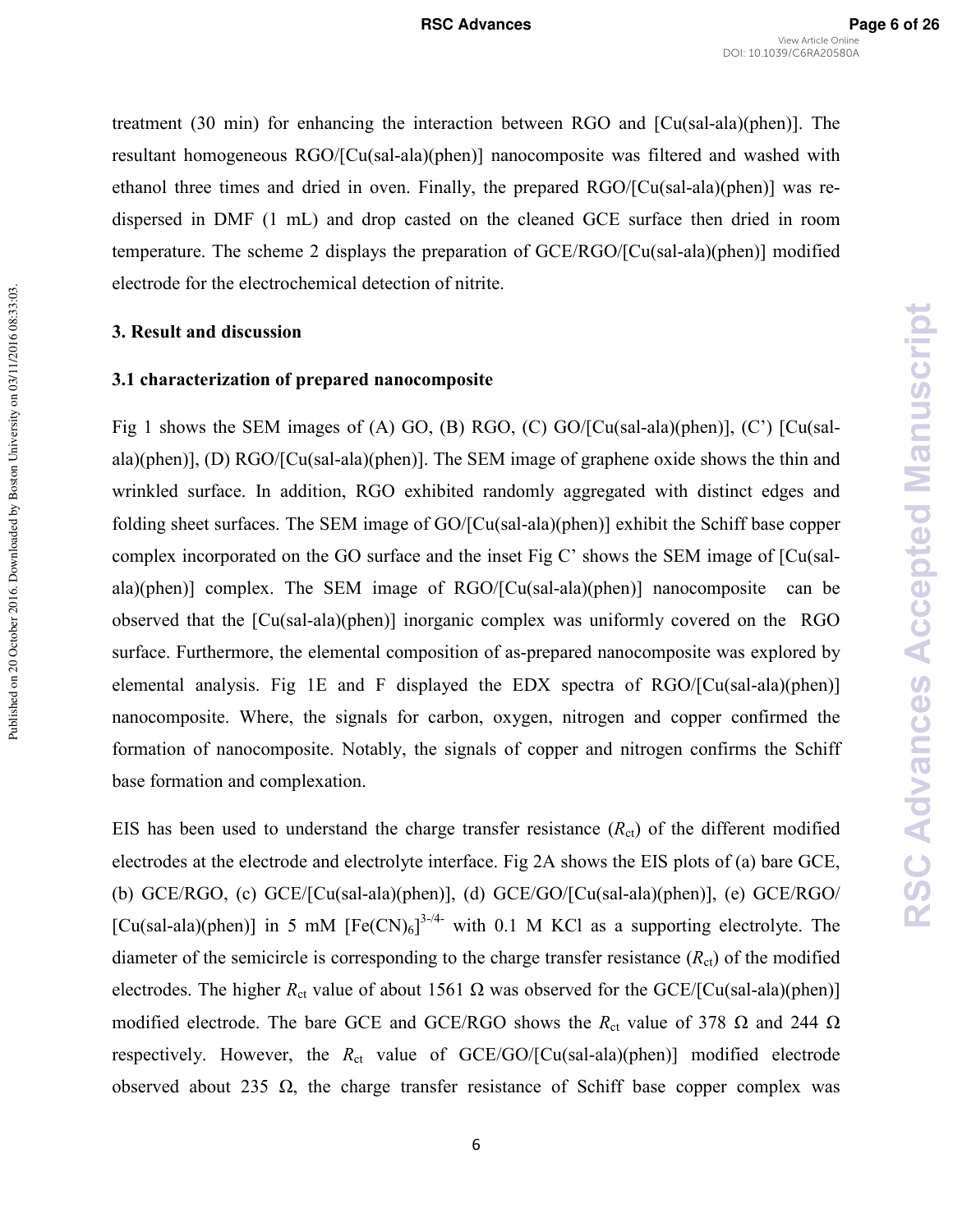Published on 20 October 2016. Downloaded by Boston University on 03/11/2016 08:33:03.

#### **Page 7 of 26 RSC Advances**

decreased due to the non-covalent interaction with GO. Interestingly, the GCE/RGO/[Cu(salala)(phen)] modified electrode shows the low  $R_{ct}$  value of 33  $\Omega$  due to the reduction of GO to RGO, which enhance the conductivity of the modified electrode. The EIS results confirmed that the GCE/RGO/[Cu(sal-ala)(phen)] modified electrode have higher electron transfer properties with low charge transfer resistance. The UV-Visible spectra was used to identify the structural information about the nanocomposites. Fig 2B shows the UV visible spectra of (a) RGO, (b)  $[Cu(sal-ala)(phen)]$  and (c)  $RGO/[Cu(sal-ala)(phen)]$ . The synthesized RGO shows the absorbance peak at 283 nm, it confirms that the GO was successfully reduced by CA with the eco-friendly route. Furthermore, the absorbance peak at 222 nm for the  $\pi$ - $\pi$ <sup>\*</sup> transition of phenanthroline and 272 nm for n- $\pi^*$  transition of the salicylidene. The Cu (II) complex exhibited the UV visible spectra at 372 nm due to the ligand to metal charge transfer transition and the  $RGO/[Cu(sal-ala)(phen)]$  shows the peaks that observed in the free base confirms the formation of nanocomposite.<sup>36</sup>

The Fig 3A shows the X-ray diffraction studies of (a) RGO, (b)  $\lbrack Cu(sal-ala)(phen) \rbrack$ , (c)  $RGO/[Cu(sal-ala)(phen)]$ . The XRD pattern of RGO shows the broad peak at  $26^{\circ}$  due to the short range order for stacked layer. On the other hand, the XRD spectra of  $\lceil Cu(sal-ala)(phen) \rceil$  shows the peaks at 11º, 12.6º, 17º, 19º, 22º and 25º. Which confirms the formation of schiff base copper (II) complex. Besides, the XRD spectra of  $RGO/[Cu(sal-ala)(phen)]$  observed at  $11^{\circ}$ ,  $12^{\circ}$ ,  $25^{\circ}$ , 30°, 41° and 69° are quite similar to the  $\left[\text{Cu(sal-ala)(phen)}\right]$ .<sup>37</sup> However, the intensity has fall down and the peak shapes are changed. This results confirmed that the formation of  $RGO/[Cu(sal-ala)(phen)]$  nanocomposite. The surface chemistry, bonding nature and chemical structure of the prepared nanocomposite was characterized by FT-IR spectra. Fig 3B shows the FT-IR spectra of (a) RGO, (b)  $\lceil Cu(sal-ala)(phen) \rceil$ , (c) RGO/ $\lceil Cu(sal-ala)(phen) \rceil$ . The FT-IR spectrum of RGO exhibited the characteristic peak at  $3452 \text{ cm}^{-1}$  for the stretching vibration of hydroxyl groups. Moreover, the peaks observed at  $1725 \text{ cm}^{-1}$  and  $1229 \text{ cm}^{-1}$  are corresponding to the stretching vibration of C=O and C-O. The stretching vibration peak appeared at 833 cm<sup>-1</sup> for the C-H rocking vibration which confirms the phenanthroline functionalities in [Cu(salala)(phen)]. The peak in the region of 2063 cm<sup>-1</sup> for N-H bonds of Schiff-base complex. The Cu-O band appeared at 930 cm<sup>-1</sup> and Cu-N appeared at 528– 549 cm<sup>-1</sup>. The peak at around 2918 cm<sup>-1</sup> and 2892 cm<sup>-1</sup> can be assigned to C–H and CH<sub>2</sub> stretching vibration respectively. The FT-IR spectra of  $RGO/[Cu(sal-ala)(phen)]$  nanocomposite shows the stretching vibration similar to

7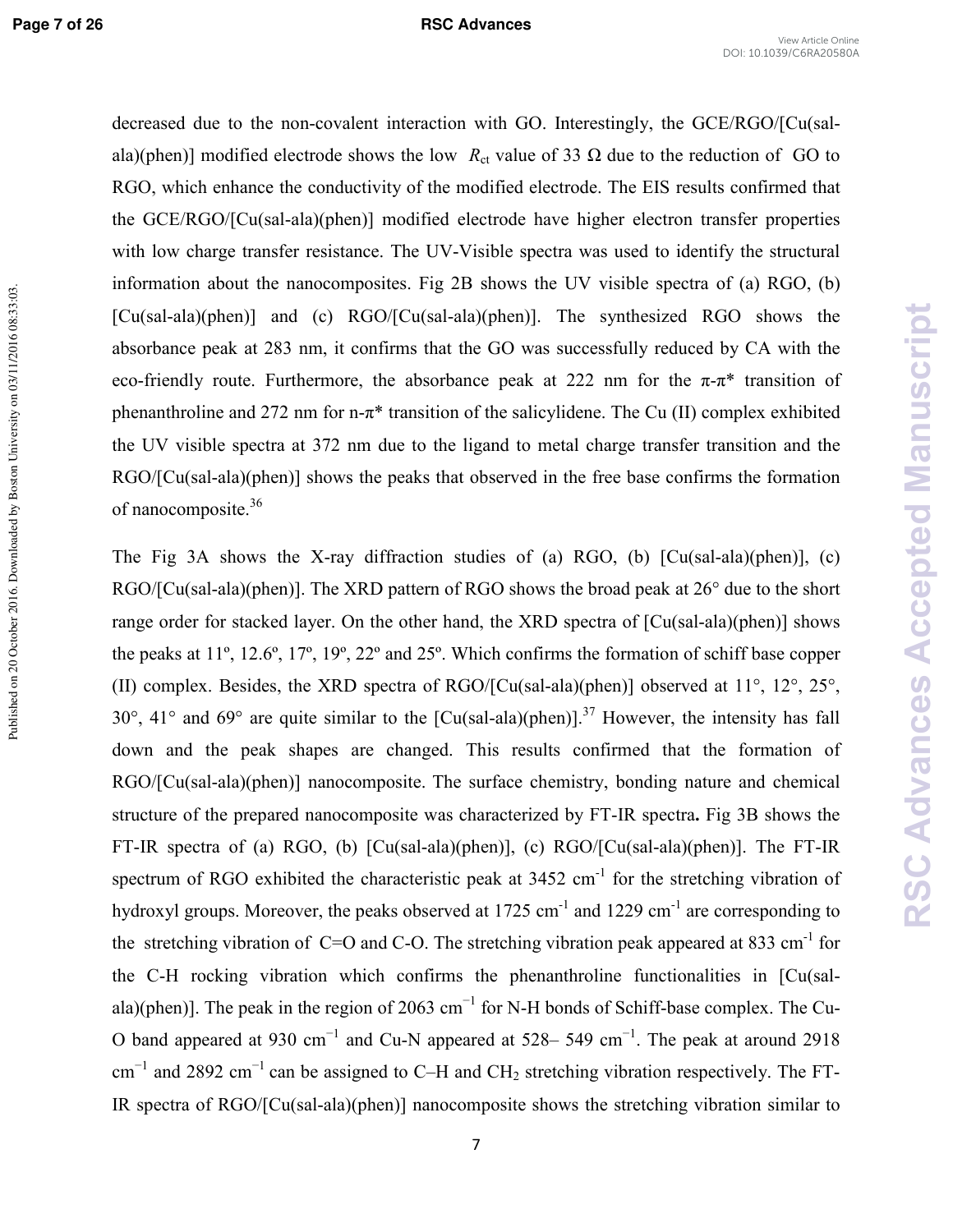the RGO and  $[Cu(sal-ala)(phen)]^{33}$  The FT-IR results confirmed that the Schiff base copper complex has been non-covalently interact with RGO and leads to the composite formation.

#### **4. Electrocatalytic oxidation of nitrite**

# **4.1 Electrocatalytic oxidation of nitrite at various modified electrodes and effect of different concentration**

Fig 4A shows the CV curves of (a) RGO/[Cu(sal-ala)(phen)] nanocomposite modified electrode in the absence of nitrite and (b) bare GCE, (c) GO, (d)  $[Cu(sal-ala)(phen)]$ , (e) RGO, (f) GO/[Cu(sal-ala)(phen)], (g) RGO/[Cu(sal-ala)(phen)] nanocomposite modified electrodes in the presence of 200 µM nitrite in PBS (pH 5). The bare GCE and GO modified electrodes oxidize the nitrite at the peak potential  $(E_P)$  of 0.99 V and 0.98 V with a corresponding oxidization peak current of  $(I_P)$  25.23  $\mu$ A and 27.38  $\mu$ A respectively. In addition, the [Cu(sal-ala)(phen)] modified electrode displays the  $E_P$  and  $I_P$  of about 1.056 V and 30.64  $\mu$ A. Besides, the RGO modified electrode exhibits the  $E_P$  of 0.964 V and the  $I_P$  of 31.33  $\mu$ A for the oxidation of nitrite. Furthermore, the GO/[Cu(sal-ala)(phen)] modified electrode shows the value of  $E_P$  and  $I_P$  at 0.93 V and 43.9 µA respectively for the oxidation of nitrite. Comparatively the oxidation peak current of nitrite was increased for  $GO/[Cu(sal-ala)(phen)]$  modified electrode than that of  $[Cu(sal-ala)]$ ala)(phen)] and RGO modified electrodes. These results confirmed that the formation of non covalent interaction between the GO and  $\lbrack Cu (sal-ala)(phen) \rbrack$ , which enhanced the catalytic activity. Generally, the RGO shows the better electrocatalytic properties than GO because the GO contains many oxygen functionalities, which creates an internal resistance at the modified electrode. In this aspect, the  $RGO/[Cu(sal-ala)$  (phen)] nanocomposite was prepared and applied for the determination of nitrite alternative to the  $GO/[Cu(sal-ala)(phen)]$ . As expected, the  $RGO/[Cu(sal-ala)(phen)]$  nano composite exhibits the substantial oxidization peak potential at  $(E_P)$  0.97 with an improved oxidation peak current  $(I_P)$  of 49.80  $\mu$ A, which are comparatively higher than that of all aforementioned modified electrodes. These results can be attributed to the non-covalent interaction of RGO and [Cu (sal-ala) (phen)], which plays an important role in the oxidation of nitrite due to their extraordinary electro catalytic activity. Hence, the RGO/[Cu(sal ala)(phen)] nanocomposite modified electrode as an excellent electrode material for nitrite sensor. Fig 4B shows the CV curves of RGO/[Cu(sal-ala)(phen)] nanocomposite modified electrode for the oxidation of nitrite in various concentrations of nitrite containing PBS (pH 5) at

Published on 20 October 2016. Downloaded by Boston University on 03/11/2016 08:33:03.

Published on 20 October 2016. Downloaded by Boston University on 03/11/2016 08:33:03.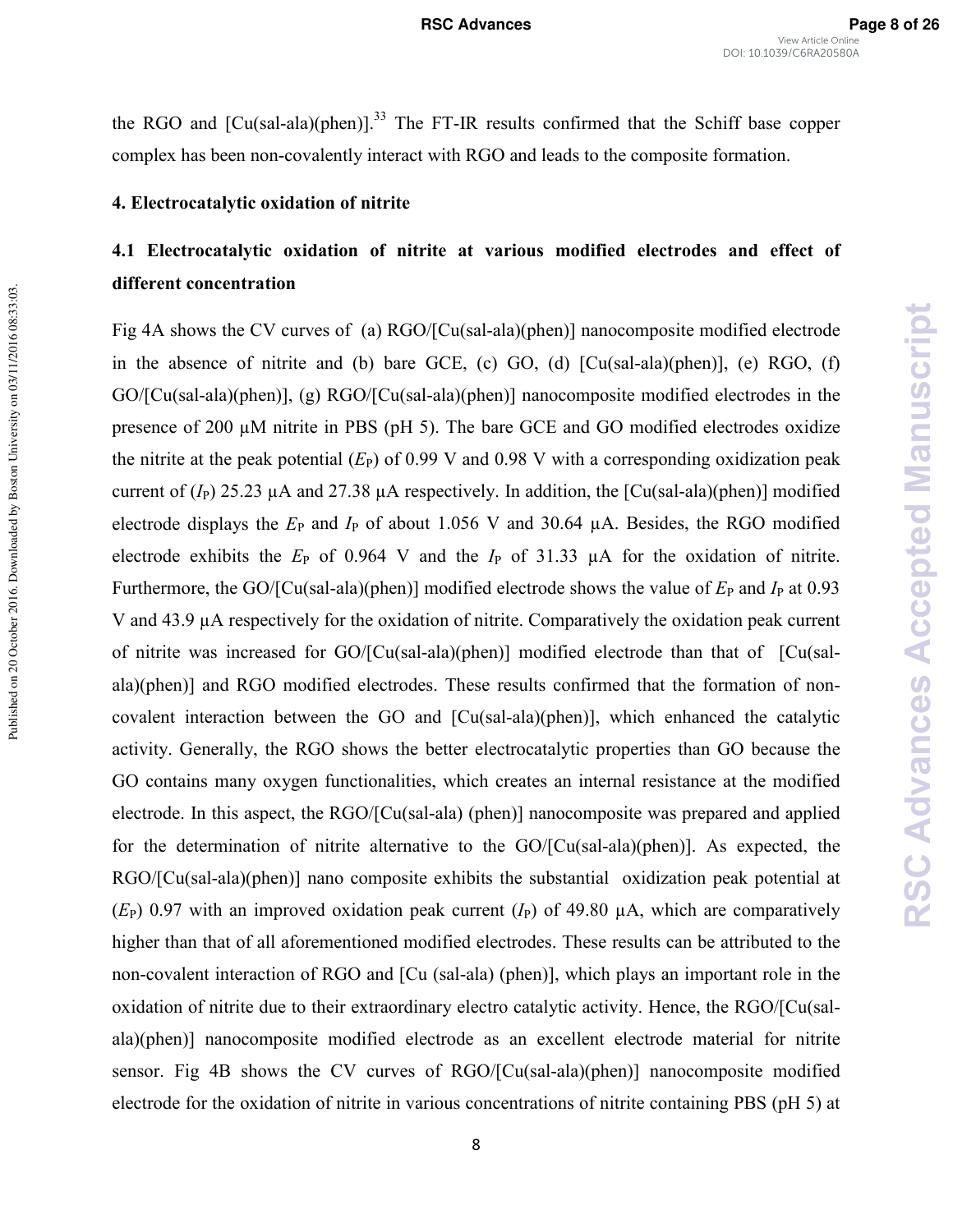Published on 20 October 2016. Downloaded by Boston University on 03/11/2016 08:33:03.

the scan rate 50 mVs<sup>-1</sup>. Increasing the concentration of nitrite from 50  $\mu$ M to 600  $\mu$ M, the oxidized peak current also increased linearly. The Fig 4B inset shows the linear relation between the peak current vs concentration and the corresponding linear regression equation can be expressed as  $I_{pa} = 0.5074x - 40.813$  with a correlation coefficient  $R^2 = 0.9947$ . It is evident that the RGO/[Cu(Sal-ala)(phen)] nanocomposite modified GCE electrode has the good electrocatalytic activity towards the detection of nitrite.

#### **4.2 Effect of pH and scan rate**

The influence of pH in the performance of an as-prepared modified electrode was investigated for the detection nitrite using CV. The CV experiment was recorded at  $RGO/[Cu(sal-ala)(phen)]$ modified GCE in various pHs ranging from 1 to 9 towards the electrocatalytic oxidation of 200 µM nitrite. As shown in the Fig 5A, the oxidation peak current of the nitrite was increased when increasing the electrolyte pH from 1 to 5 afterwards it decreases by varying the pH 6 to 9. This result stated that, at lower pH the  $NO<sub>2</sub>$  ions are unstable so it can be easily converted to NO and NO<sub>3</sub>. At the same time in higher pHs, the proton deficiency was occurred. However, at pH 5 the sensor exhibited higher electro catalytic performance (Fig 5B). Therefore, we have choose pH 5 for further electrochemical studies. Fig 6A shows the typical CV curve obtained at the  $RGO/[Cu(sal-ala)(phen)]$  modified electrode for the different scan rates in PBS (pH 5) containing 200 µM nitrite. The result showed that the peak current was linearly increased with respect to the increasing scan rates from 0.01 to 0.11  $\text{Vs}^{-1}$ . Fig 6B shows corresponding plot of peak current  $(I_p)$  Vs square root of scan rate  $(v<sup>1/2</sup>)$  and calculated the corresponding linear regression equation as  $I_p = 75.58 v^{1/2} (Vs^{-1})^{1/2} + 10.60$  with  $R^2 = 0.998$ . From this result, we have concluded that the oxidation of nitrite is diffusion-controlled process at RGO/[Cu(salala)(phen)].<sup>38</sup> Moreover, the electrocatalytic oxidation of nitrite at RGO/[Cu(sal-ala)(phen)] modified electrode is an irreversible process and the anodic peak shifted to positive potential when increasing the scan rate. The electron transfer co-efficient and the number of electrons transfer involved in the rate-determining step can be estimated by the following equations

$$
E_{\text{pa}} = [2.303 \text{ RT}/2 (1-\alpha) n_a \text{ F} ] \log v + \text{K}
$$
 (a)

$$
I_{\rm p} = (2.99 \times 10^5)_{\rm n} \left[ (1 - \alpha) n_{\rm a} \right]^{1/2} A C_0 \times D_0^{1/2} \nu^{1/2}
$$
 (b)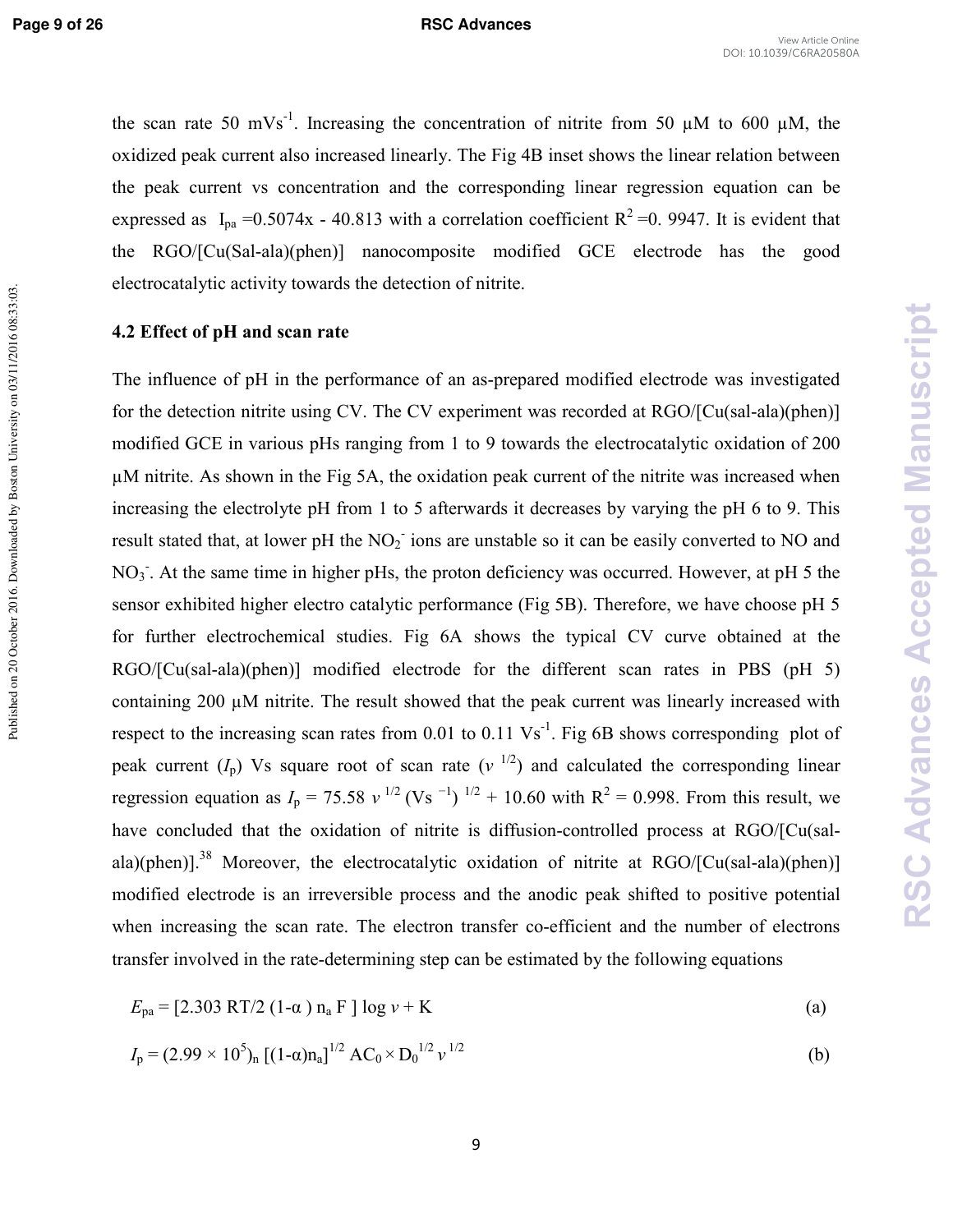Where K is a constant,  $n_a$  is 1 and substituting the slope of  $E_{pa}$  versus log *v* plot, in the equation (a) the value of  $\alpha$  was obtained as 0.52 for the nitrite oxidation. Furthermore, the number of electrons involved in the oxidation of nitrite can be estimated by the equation (b) for totally irreversible process controlled by diffusion. For equation (b), the  $D_0$  is the diffusion coefficient of nitrite, A is the electrode area and  $C_0$  is the concentration of nitrite. By substituting all the values in the above equation (b), the value of n estimated to be 2. This result indicated that the nitrite oxidation lead to  $NO<sub>3</sub><sup>-</sup>$  as a final product and it is good accordance with the literature. The overall nitrite oxidation reaction can expressed by the equation (c) and (d)

$$
NO_2^- - e^- \rightarrow NO_2 \tag{c}
$$

$$
2NO2 + H2O \leftrightarrow NO3- + NO2- + 2 H+
$$
 (d)

From these results, the electro catalytic oxidation of nitrite at the RGO/[Cu(sal-ala)(phen)] nano composite modified electrode as a two electron transfer reaction.<sup>39</sup>

#### **4.3 Amperometric determination of nitrite**

Fig 7A shows the amperometric response of RGO/[Cu(sal-ala)(phen)] nanocomposite modified rotating disc electrode (RDE) recorded at the rotation speed of 2000 rpm. The nitrite was successively added in PBS with 50 s interval for every additions under the convection mode with the applied working potential  $(E_{\text{app}})$  of +0.85 V. Herein, a sharp amperometric signal was appeared for the determination of nitrite for the addition of 0.05 µM nitrite. Followed by that addition, the concentration of nitrite was increased to 1000 µM. The resultant oxidation peak current was linearly increased with increasing the concentration of nitrite (0.05 to 1000  $\mu$ M). From this result, we have observed two linear concentration ranges such as  $0.05 - 4 \mu M$  (low) and 6–1000 µM (high) for the determination of nitrite and the corresponding calibration plot was shown in Fig 7B and C, respectively. The sensitivity of the fabricated sensor was calculated to be 3.86  $\mu$ A/ $\mu$ M cm<sup>-2</sup> and the lowest detection limit (LOD) calculated about 19 nM. The sensitivity of the proposed sensor was compared with some other graphene based nitrite sensor. Notably, the RGO-MWCNT-Pt/Mb fabricated electrode was used for nitrite sensor with the sensitivity of  $0.1651\mu$ A/ $\mu$ M/cm<sup>-2</sup> and GNPs/MWCNT modified electrode exhibit the sensitivity of about 2.58  $\mu$ A/ $\mu$ M cm<sup>-2</sup>.<sup>40,41</sup> By the way, many of nitrite sensor electrodes were fabricated on the graphene derivatives.<sup>42-44</sup>However,the RGO/[Cu(sal-ala)(phen)] nanocomposite modified electrode have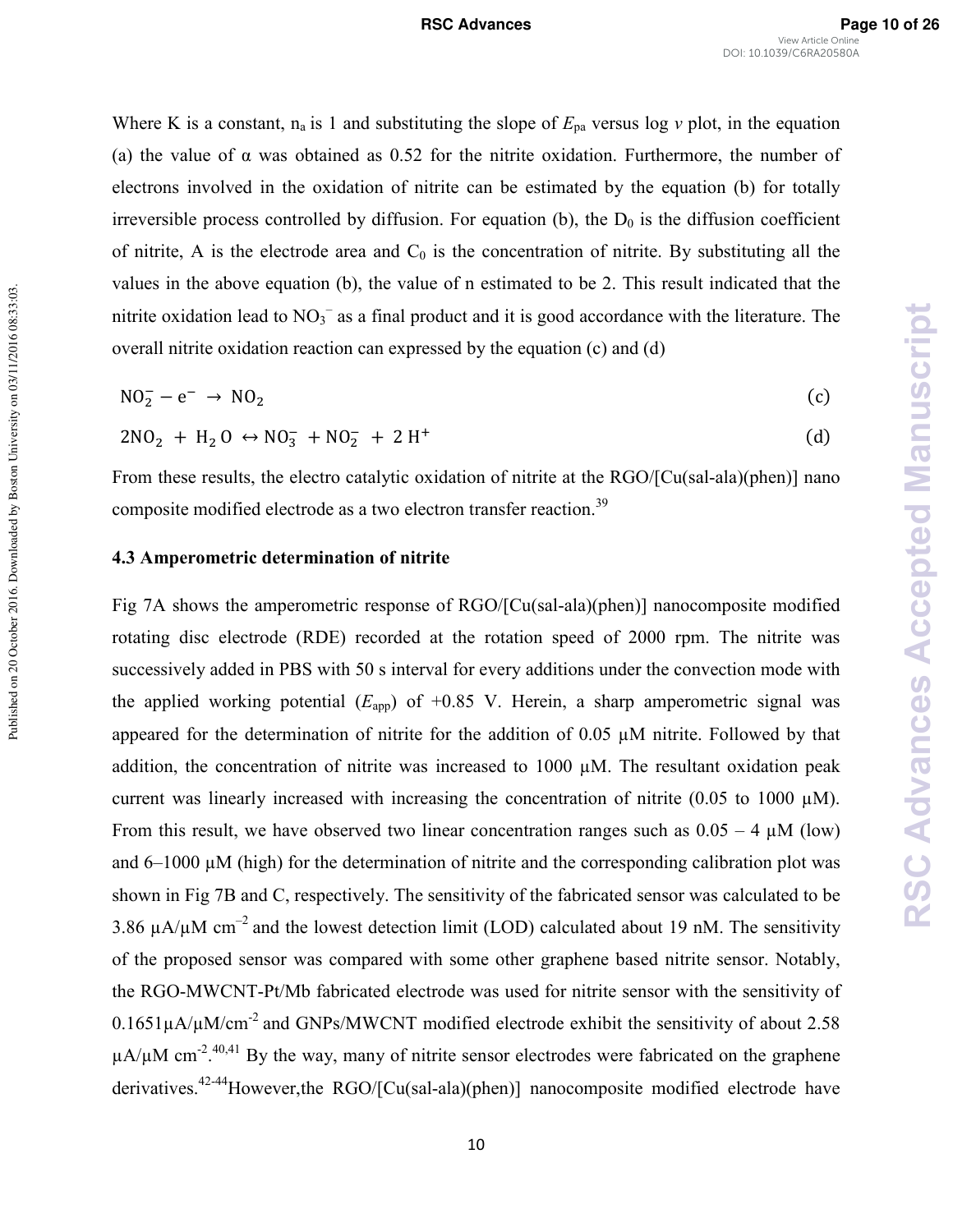Published on 20 October 2016. Downloaded by Boston University on 03/11/2016 08:33:03.

#### **Page 11 of 26 RSC Advances**

exhibited the high sensitivity (3.86  $\mu A/\mu M$  /cm<sup>-2</sup>) than that of the previously reported nitrite sensor electrodes. Hence, it is evident that the Schiff base copper (II) complexes could be an effective electrocatalyst for the oxidation of nitrite due to the higher electron transfer rate and well redox properties. In addition, the high surface area of RGO provides strong interaction between RGO and  $\lceil Cu(sal-ala)(phen) \rceil$ . The RGO/ $\lceil Cu(sal-ala)(phen) \rceil$  nanocomposite exhibited the acceptable selectivity, wide linear range and low detection limit of nitrite. These observed analytical results are compared with several others nitrite sensor electrode tabulated as shown in Table 1.

#### **4.4 Interference and real sample studies**

We have analyzed the selectivity of RGO/[Cu(sal-ala)(phen)] nanocomposite modified electrode towards the detection of nitrite in the presence of common interference ions such as anions, cations and biological sample. The experimental condition was similar to in section 4.3 and the corresponding amperogram shown in Fig 8A. The  $RGO/[Cu(sal-ala)(phen)]$  modified electrode exhibited the well sharp amperometric response for the each 5 µM additions of nitrite (a). Whereas, there is no response appeared for the 500  $\mu$ M additions of other interfering ions, such us (b) Br, (c) I, (d) Cl, (e) NO<sub>3</sub>, (f) F, (g) Cu<sup>2+</sup>, (h) Zn<sup>2+</sup>, (i) Cr<sup>2+</sup>, (j) Sr<sup>2+</sup>, (k) K<sup>+</sup>, (l) dopamine, (m) glucose, (n) fructose and (o) ascorbic acid. This study revealed that the RGO/[Cu(sal ala)(phen)] fabricated electrode selectively detect the nitrite even in the presence of excess interfering compounds. Therefore, the RGO/[Cu(sal-ala)(phen)] nanocomposite applied to the detection of nitrite in real time monitoring application. The practical feasibility of the RGO/[Cu(sal-ala)(phen)] modified sensor has been demonstrated by amperometric method in various sources of water samples and sausage meat sample. The water sample were collected from the river and lake, the sausage sample was collected from local market in Taiwan. Before performing the real sample analysis the collected water sample was subjected to the filtration and remove the solid suspension. The standard addition method was used for the real sample analysis and the obtained recoveries are 93.5 %, 94.3 % and 94.2 % is shown in Table 2. This result endorsed that the developed nitrite sensor electrode has an acceptable recoveries in real sample analysis. Thus, the modified electrode can be used for the determination of nitrite detection in water and food samples.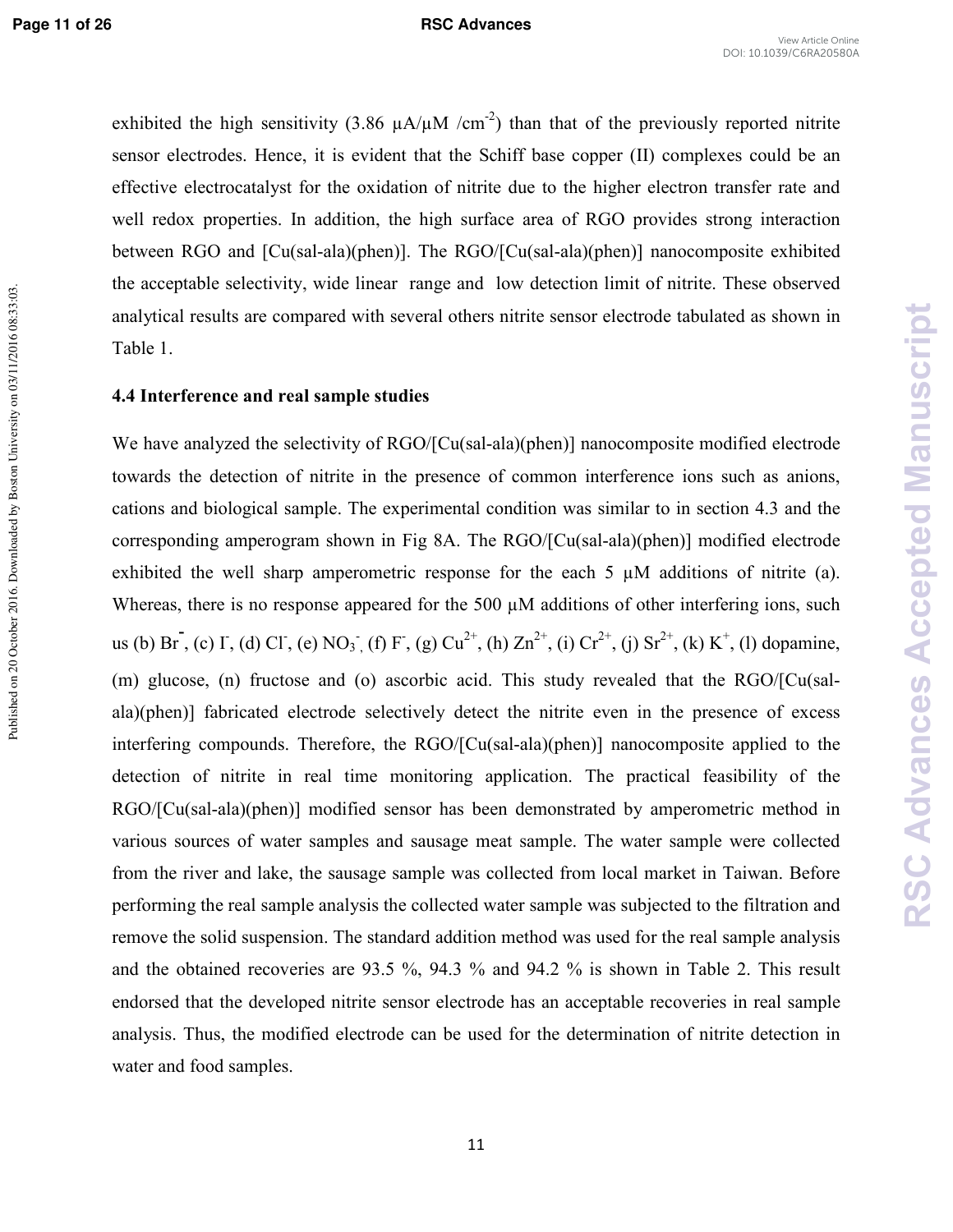# **4.5 Repeatability, reproducibility and stability studies of RGO/[Cu(sal-ala)(phen)] nanocomposite modified electrode**

The repeatability and reproducibility of the proposed sensor was carried out by the CV studies in the presence of 200 µM nitrite in PBS (pH 5). The modified electrode was exhibited an acceptable repeatability with the RSD of about 3.55 % for the 10 repetitive measurements examined by the single modified electrode. Moreover, the fabricated sensor electrode shows the appreciable reproducibility of 3.45 % for the 10 measurements carried out by 10 different modified electrodes. The obtained results showed that the RGO/[Cu(sal-ala)(phen)] nanocomposite modified electrode have good repeatability and reproducibility. The storage stability of the fabricated electrode was investigated periodically in PBS containing 200 µM nitrite in an inert atmosphere. Fascinatingly, RGO/[Cu(sal-ala)(phen)] exhibited only 3.6 % of peak current changes from its initial peak current response after the 30 days storage. The operational stability of the RGO/[Cu(salala)(phen)] nanocomposite modified electrode was carried out by the amperometric technique in the presence of 50 µM nitrite for 3000 s (Fig 8B). The experimental condition was similar as we discussed in the section 4.3 and manifest the oxidized peak current loss only 2.2 % from the initial current. The obtained results reveals the excellent operational stability and antifouling properties of the modified electrode.

#### **5. Conclusions**

Published on 20 October 2016. Downloaded by Boston University on 03/11/2016 08:33:03.

Published on 20 October 2016. Downloaded by Boston University on 03/11/2016 08:33:03.

In summary, we have successfully prepared a novel and stable  $RGO/[Cu(sal-ala)(phen)]$ nanocomposite via non-covalent interaction and the prepared nanocomposite was characterized by different microscopy and spectroscopic techniques. The RGO/[Cu(sal-ala)(phen)] nanocomposite modified electrode showed an excellent electrocatalytic activity towards detection of nitrite with wide linear concentration range  $(0.05-1000 \mu M)$ , low detection limit (19) nM) and high sensitivity (3.86  $\mu$ A/ $\mu$ M cm<sup>-2</sup>). The modified electrode offered an appreciable repeatability and reproducibility. Moreover, the fabricated electrode was selectively determined the nitrite even in the presence of interfering ions and biological molecules. Moreover, the developed sensor electrode showed the good recoveries in real sample analysis from sausage meat and water samples. Therefore, we concluded that the RGO/[Cu(sal-ala)(phen)] nanocomposite modified electrode can be used as an excellent electrode material for the electrochemical detection of nitrite. This proposed sensor electrode can be used in future for the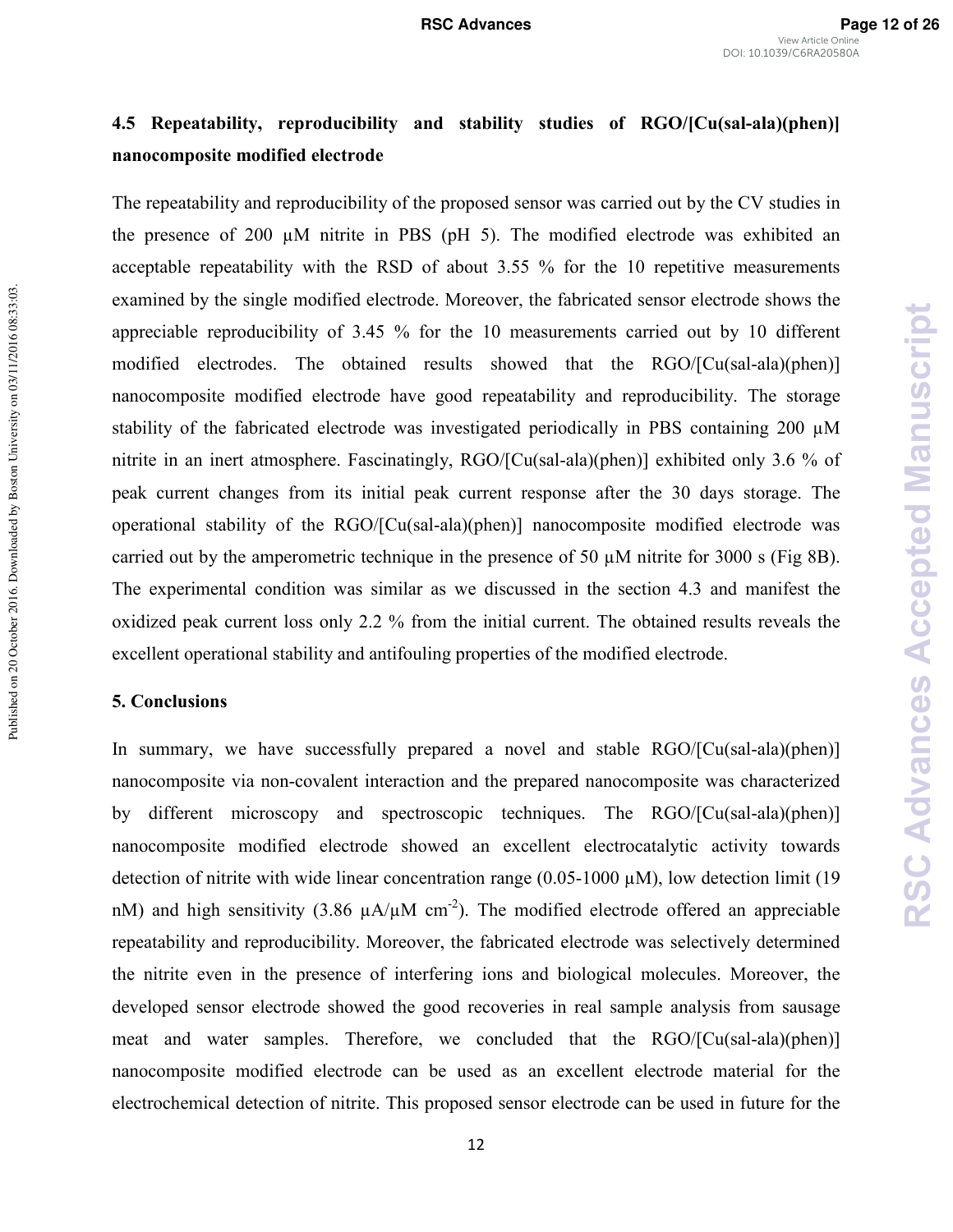**RSC Advances Accepted Manuscript**

**RSC Advances Accepted Manuscript** 

accurate detection of nitrite in food and industrial samples. The reported Schiff base complex have an advantages in terms of easy way to prepare, stable complex formation and higher electrochemical activity. Thus, the Schiff base complex based nanomaterials have been extended to develop a new electrochemical sensor.

#### **Acknowledgement**

The authors extend their appreciation to the International Scientific Partnership Program ISPP at King Saud University for funding this research work through ISPP#6. Furthermore, this project was supported by the National science council & Ministry of science and technology of Taiwan (ROC).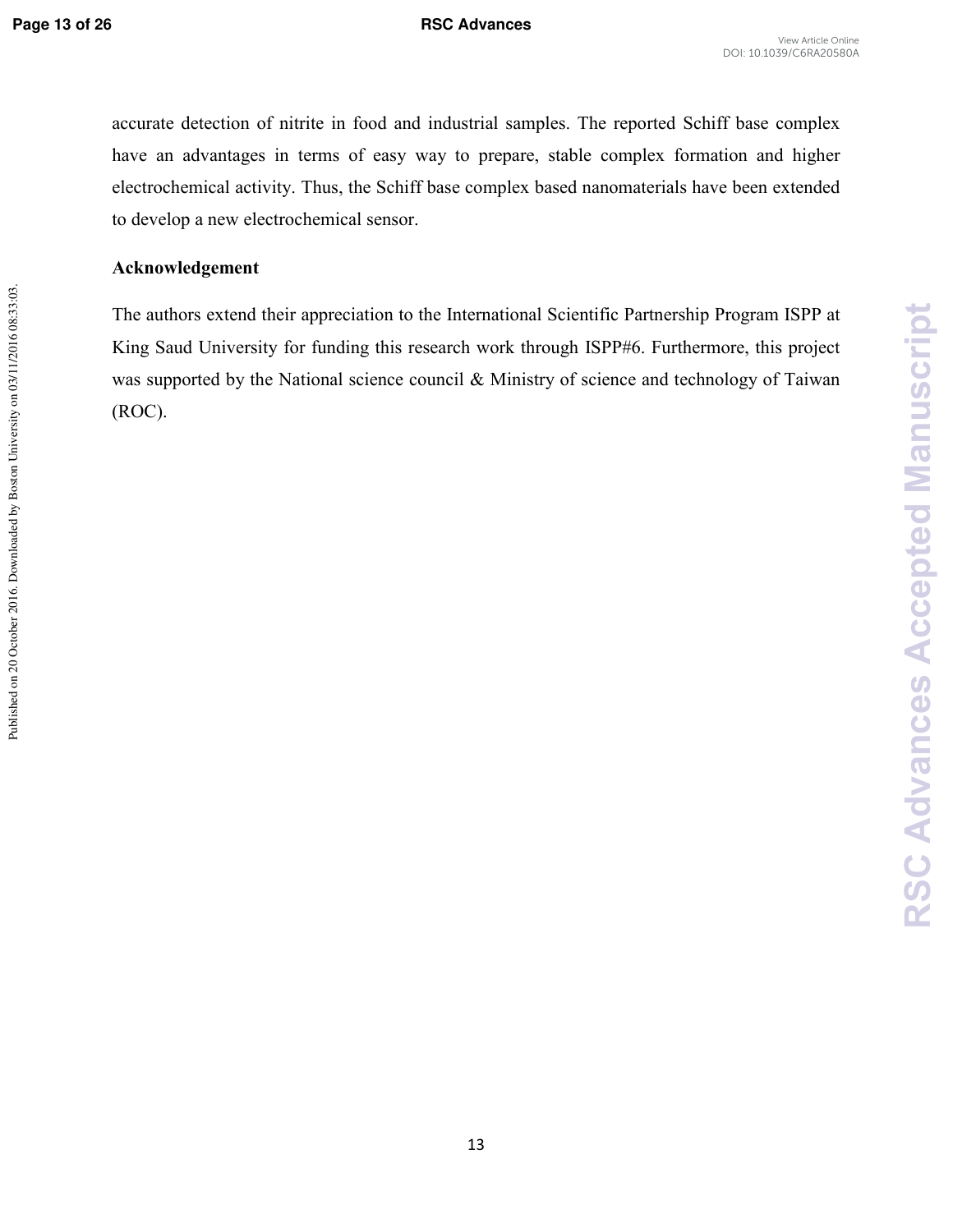#### **References**

[1] S. Palanisamy, B. Thirumalraj, S. M. Chen, *J. Electroanal. Chem*, 2016, **760**, 97.

[2] Y. Haldorai, J. Y. Kim, A. T. E. Vilian, N. S. Heo, Y. S. Huh, Y. K. Han, *Sens. Actuators, B*, 2016, **227**, 92.

[3]V. Mani, T. Y. Wu, S. M. Chen, *J. Solid State Electrochem*, 2014, **18**, 1015.

[4] A. Rahim, L. S. S. Santos, S. B. A. Barros, L. T. Kubota, R. Landers, Y. Gushikem. *Electroanalysis*, 2014, **26**, 1.

[5] J. P. Salome, R. Amutha, P. Jagannathan, J. J. M. Josiah, S. Berchmans, V. Yegnaraman, *Biosens. Bioelectron*, 2009, **24**, 3487.

[6] L. Cui, J. Zhu, X. Meng, H. Yin, X. Pan, S. Ai, *Sens. Actuators*, B, 2012, **161**, 641.

[7] A. Jain, R. M. Smith, K. K. Verma, *J. Chromatogr. A*, 1997, **760**, 319.

[8] E. V. Trushina, R. R. Oda, J. P. Landers, C. T. Mcmurray, *Electrophoresis*, 1997, **18**, 1890.

[9] F. Yang, M. Troncy, E. Francoeur, B. Vinet, P. Vinay, G. Czaika, G. Blaise, *Clin.Chem*, 1997, **43**, 657.

[10] P. Steinhoff, H. Kelm, *J. Chromatogr. B*, 1996, **685**, 348.

[11] M. H. Barley, K. J. Takeuchi, T. J. Meyer, *J. Am. Chem. Soc*, 1986, **108**, 5876.

[12] Y. Zhang, Y. Zhao, S. Yuan, H. Wang, C. He, *Sens. Actuators, B*, 2013, **185**, 602.

[13] C. Yu, J. Guo, H. Gu, *Electroanalysis*, 2010, **22**, 1005.

[14] N. I. Ikhsan, P. Rameshkumar, A. Pandikumar, M. M. Shahid, N. M. Huang, S. V. Kumar, H. N. Lim, *Talanta*, 2015, **144**, 908.

[15] G. Bharath, R. Madhu, S. M. Chen, V. Veeramani, D. Mangalaraj, N. Ponpandian, *J. Mater. Chem. A*, 2015, **3**, 15529.

[16] S. Sakthinathan, S. Kubendhiran, S. M. Chen, K. Manibalan, M. Govindasamy, P. Tamizhdurai, S. Tung Huang, *Electroanalysis*, 2016 , **28**, 1.

[17] A. Reina, X. Jia, J. Ho, D. Nezich, H. Son, V. Bulovic, M. S. Dresselhaus, J. Kong, *Nano Lett*, 2009, **9**, 30.

[18] S. Stankovich, D. A. Dikin, R. D. Piner, K. A. Kohlhaas, A. Kleinhammes, Y. Jia, Y. Wu, S. B. T. Nguyen, R. S. Ruoff, *Carbon*, 2007, **45**, 1558.

[19] K. S. Subrahmanyam, L. S. Panchakarla, A. Govindaraj, C. N. R. Rao, *J. Phys. Chem. C*, 113, **11**, 2009.

[20] D. Du, P. Li, J. Ouyang, *ACS Appl. Mater. Interfaces*, 2015, **7**, 26952.

Published on 20 October 2016. Downloaded by Boston University on 03/11/2016 08:33:03.

Published on 20 October 2016. Downloaded by Boston University on 03/11/2016 08:33:03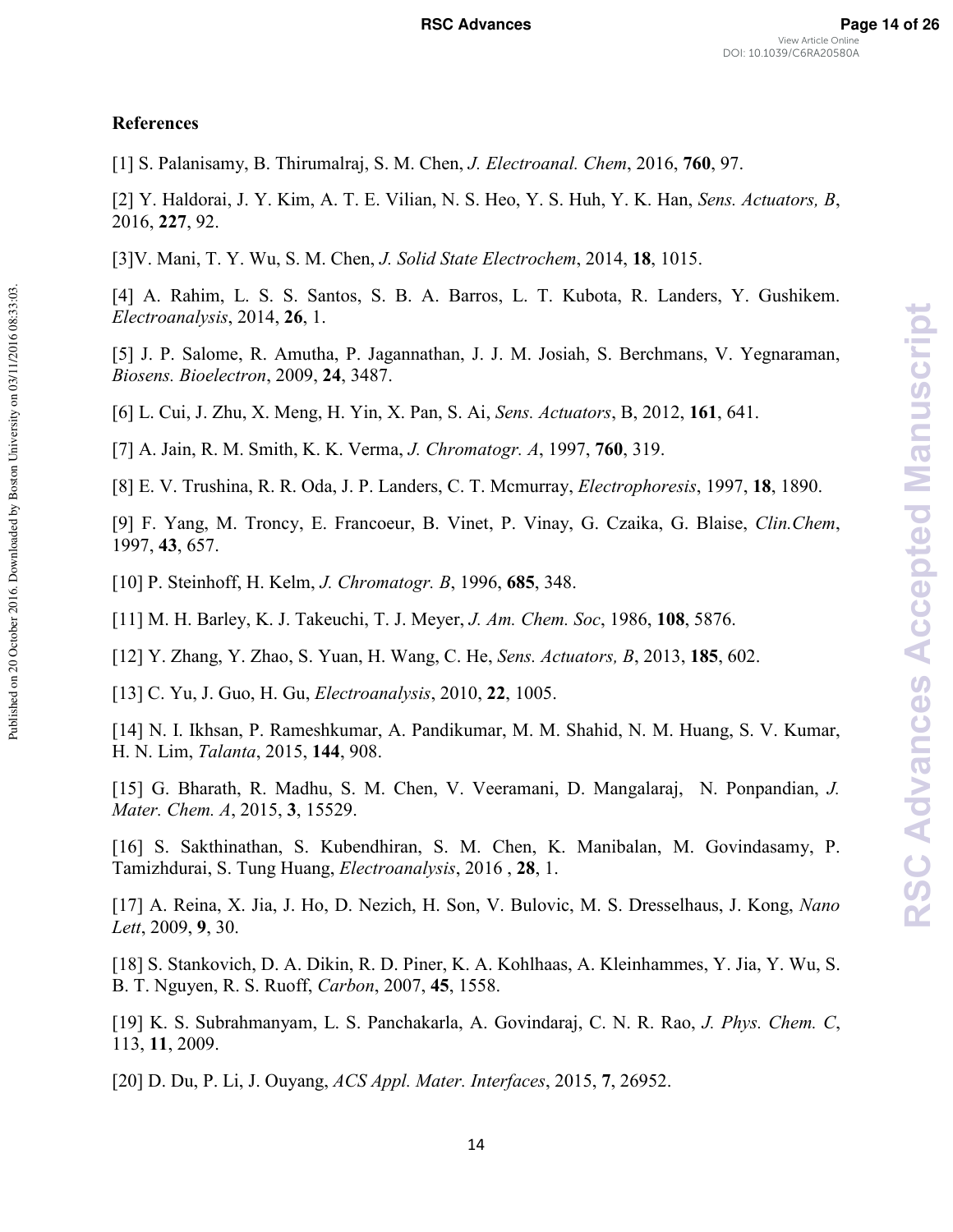Published on 20 October 2016. Downloaded by Boston University on 03/11/2016 08:33:03.

#### **Page 15 of 26 RSC Advances**

- [21] S. Park, J. An, J. R. Potts, A. Velamakanni, S. Murali, R. S. Ruoff. *Carbon*, 2011, **49**, 3019.
- [22] X. Fan, W. Peng, Y. Li, X. Li, S. Wang, G. Zhang, F. Zhang. *Adv. Mater*, 2008, **20**, 4490.

- [24] S. A. S. Sunaga, T. Taniguchi, H. Miyazaki, T. Nabeshima, *Inorg. Chem*, 2007, **46**, 2959.
- [25] P. Souza, J. A. G. Vazquez, J. R. Masaguer, *Transition Met. Chem*, 1985, **10**, 410.
- [26] Y. Elerman, M. Kabak, A. Elmali, *Z. Naturforsch. B Chem.Sci*, 2002, **57**, 651.

[27] X. Q. Ji, L. Cui, Y. H. Xu, J. Q. Liu, *Compos. Sci. Technol*, 2015, **106**, 25.

- [28] N. An, F. H. Zhang, Z. A. Hu, Z. M. Li, L. Li, Y. Y. Yang, B. S. Guo, Z. Q. Lei, *RSC Advances*, 2015, **5**, 23942.
- [29] W. S. Hummers, R. E. Offeman, *J. Am. Chem. Soc*, 1958, **80**, 1339
- [30] I. Correia, S. Roy, C. P. Matos, S. Borovic, N. Butenko, I. Cavaco, F. Marques, J. Lorenzo, A. Rodríguez, V. Moreno, J. C. Pessoa, *J. Inorg. Biochem*, 2015, **147**, 134.
- [31] P. A. N. Reddy, M. Nethaji, A. R. Chakravarty, *Eur. J. Inorg. Chem*. 2004, **7**, 1440.
- [32] K. Nagaraj, S. Sakthinathan, S. Arunachalam, *J Iran Chem Soc*, 2015, **12**, 267.
- [33] K. Nagaraj, S. Sakthinathan, S. Arunachalam, *J. Fluoresc*, 2014, **24**, 589.
- [34] Z. Bo, X. Shuai, S. Mao, H. Yang, J. Qian, J. Chen, J. Yan, K. Cen, *Sci. Rep,* 2014, **4**, 4684, DOI: 10.1038/srep04684
- [35] H. Gou, J. He, Z. Mo, X. Wei, R. Hu, Y. Wang, *RSC Adv*, 2015, **5**, 60638.
- [36] M. M. Seanu, I. Georgescu, L. E. Bibire, G. Carj, *Catal. Commun*, 2014, **54**, 39.
- [37] K. M. Parida, M. Sahoo, S. Singha, *J. Mol. Catal. A Chem*, 2010, 329, 7.
- [38] C. Y. Lin, A. Balamurugan, Y. H. Lai, K. C. Ho, *Talanta*, 2010, **82**, 1905.
- [39] G. Guidelli, F. Pergola, G. Raspi, *Anal Chem*, 1972, **44**, 745.
- [40] V. Mani, B. Dinesh, S. M. Chen, R. Saraswathi, *Biosens. Bioelectron,* 2014, **53**, 420.
- [41] A. Afhami, F. S. Felehgari, T. Madrakian, H. Ghaedi, *Biosens. Bioelectron*, 2014, **51**, 379.
- [42] S. J. Li, G. Y. Zhao, R. X. Zhang, Y. L. Hou, L. Liu, H. Pang, *Microchim. Acta*, 2013, **180**, 821.
- [43] V. Mani, A. P. Periasamy, S. M. Chen, *Electrochem. Commun*, 2012, **17**, 75.

<sup>[23]</sup> N. A. Santos, S. S. Damasceno, P. H. M. D. Araujo, V. C. Marques, R. Rosenhaim, V. J. Fernandes, J. N. Queiroz, I. M. G. Santos, A. S. Maia, A. G. Souza, *Energy Fuels*, 2011, **25**, 4190.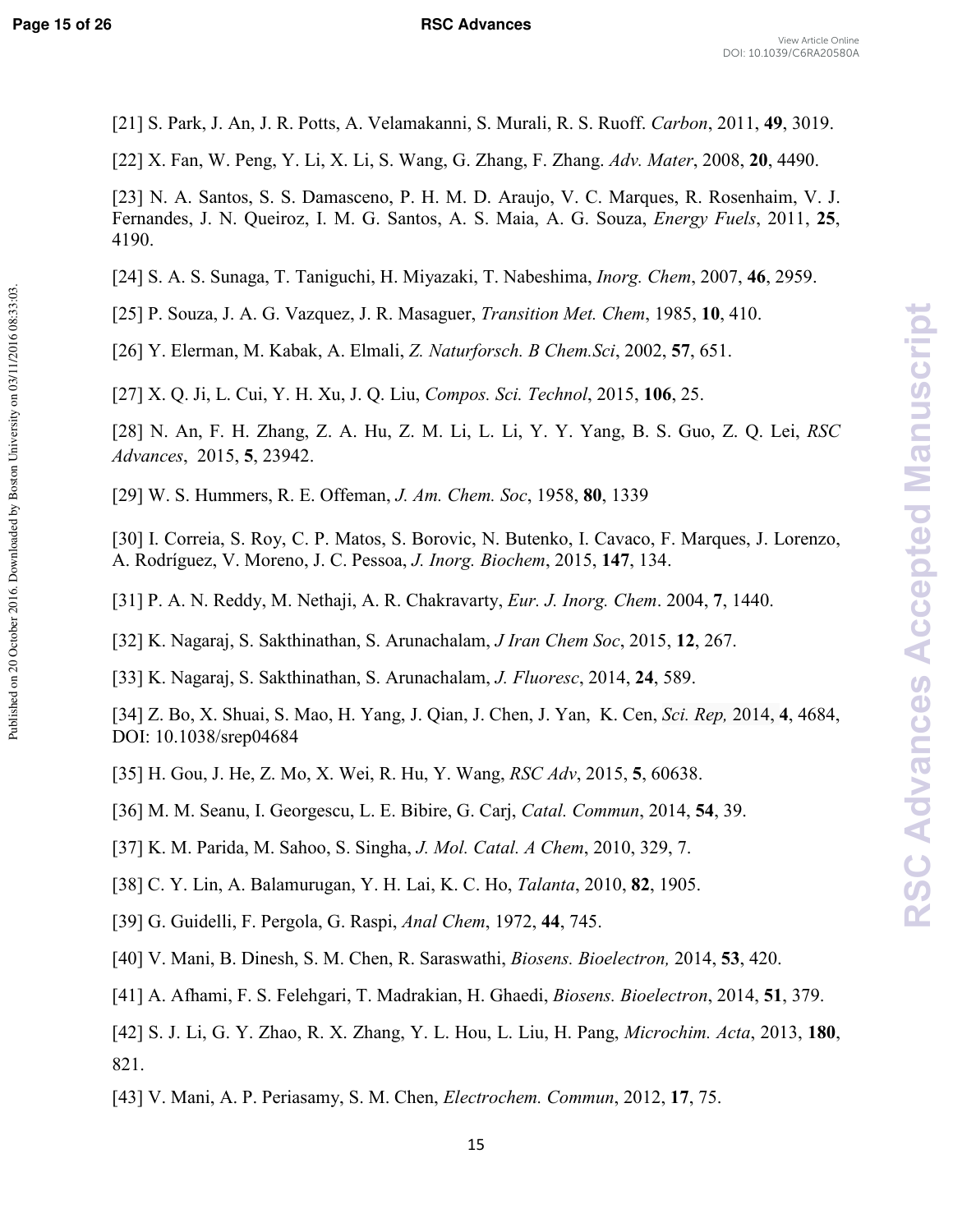#### **RSC Advances Page 16 of 26**

[44] C. Yang, J. Xu, S. Hu, *J Solid State Electrochem*, 2007, **11**, 514.

[45] G. R. Xu, G. Xu, M. L. Xu, Z. Zhang, Y. Tian, H. N. Choi, W. Y. Lee, *Bull. Korean Chem. Soc*, 2012, **33**, 415.

[46] S. Palanisamy, B. Thirumalraj, S. M. Chen, *J. Electroanal. Chem*, 2016, **760**, 97.

[47] K. Zhao, H. Song, S. Zhuang, L. Dai, P. He, Y. Fang, *Electrochem. Commun*, 2007, **9**, 65.

[48] A. R. Marlinda, A. Pandikumar, N. Yusoff, N. M. Huang, H. N. Lim, *Microchim Acta*, 2015, **182**, 1113.

[49] L. Zhang, E. M. Yi, *Bioprocess Biosyst Eng*, 2009, **32**, 485.

[50] Y. Cui, C. Yang, W. Zeng, M. Oyama, W. Pu, J. Zhang, *Anal Sci*, 2007, **23**, 1421.

[51] L. Zhang, F. Yuan, X. Zhang, L. Yang, *Chem Cent J*, 2011, **5**, 75.

[52] P. Miao, M. Shen, L. Ning, G. Chen, Y. Yin, *Anal. Bioanal. Chem*, 2011, **399**, 2407.

[53] R. Madhu, V. Veeramani, S. M. Chen, *Sci. Rep*, 2041, **4**, 4679, DOI: 10.1038/srep04679.

[54] X. Luo, A. J. Killard, M. R. Smyth, *Chem. Eur. J*, 2007, **13**, 2138.

Published on 20 October 2016. Downloaded by Boston University on 03/11/2016 08:33:03.

Published on 20 October 2016. Downloaded by Boston University on 03/11/2016 08:33:03.

[55] W. Xue, L. Hui, W. Min, G. S. Li, Z. Yan, W. Q. Jiang, H. P. Gang, F. Y. Zhi, *Chin J Anal Chem*, 2013, **41**, 1232.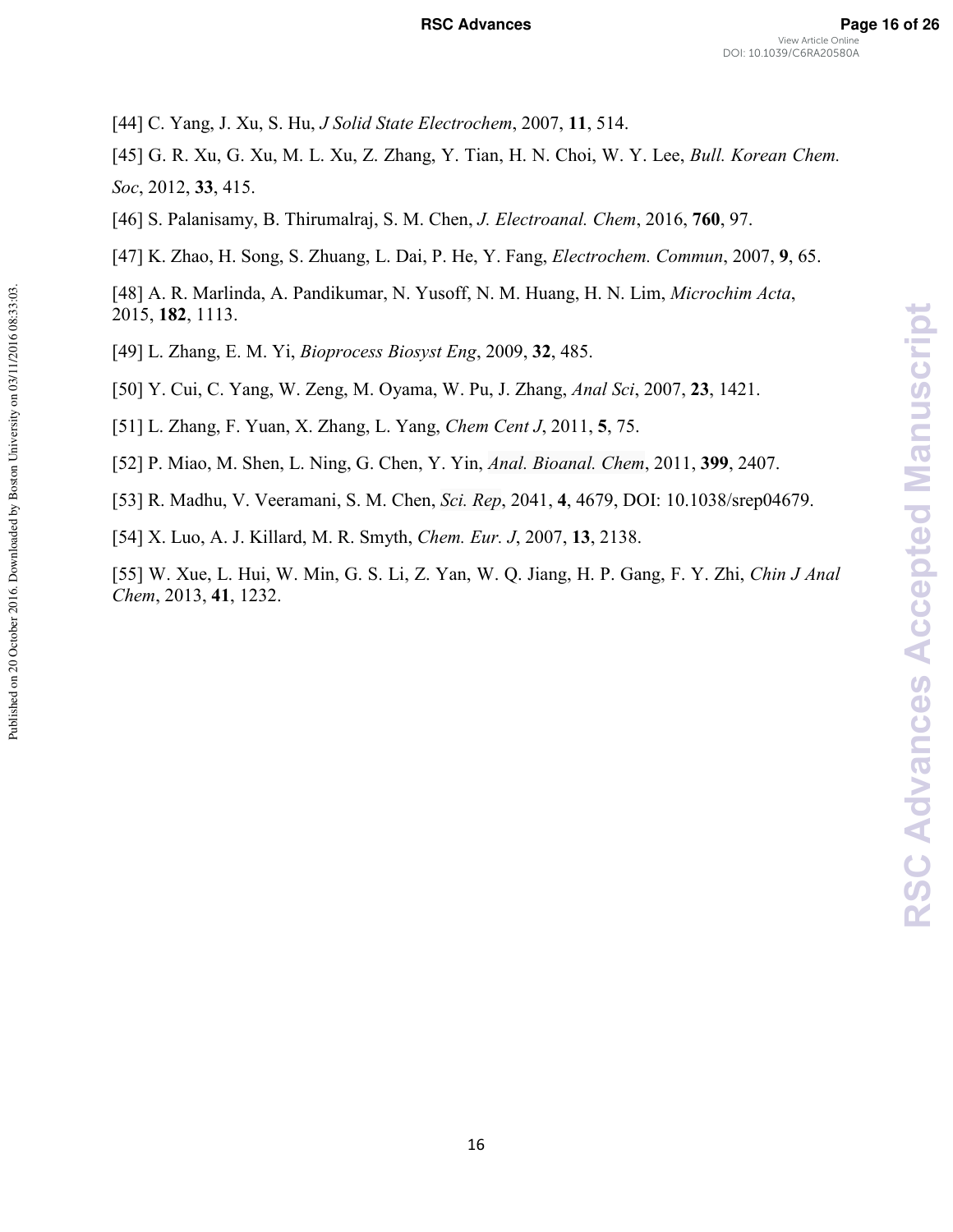Published on 20 October 2016. Downloaded by Boston University on 03/11/2016 08:33:03.

#### **Figure captions,**

**Table 1** Comparison on the analytical performance of RGO/[Cu(sal-ala)(phen)] nanocomposite modified electrode with other reported sensor.

**Table 2** Determination of nitrite in real samples using RGO/ [Cu(sal-ala) (phen)] nanocomposite modified electrode.

**Scheme 1** Synthesis of [Cu(sal-ala)(phen)] inorganic complex.

**Scheme 2** Schematic representation for the preparation of RGO/[Cu(sal-ala)(phen)] nanocomposite for nitrite sensor.

**Figure 1** SEM images of (A) GO, (B) RGO, (C) GO/[Cu(sal-ala)(phen)], (D) RGO/[Cu(salala)(phen)], (Inset C') [Cu(sal-ala)(phen)], (E & F) EDX spectrum of RGO/[Cu(sal-ala)(phen)] nanocomposite**.** 

**Figure 2 (A)** Electrochemical impedance spectrum of (a) Bare GCE (b) GCE/RGO, (c) [Cu(salala)(phen)], (d) GO/[Cu(sal-ala)(phen)] and (e) RGO/[Cu(sal-ala)(phen)] modified electrode in 0.1 M KCl containing 5 mM [Fe (CN)  $_6$ ]<sup>3-/4</sup>. (B) UV-Vis spectroscopy analysis of (a) RGO, (b)  $[Cu(sal-ala)(phen)]$  and (c)  $RGO/[Cu(sal-ala)(phen)].$ 

**Figure 3 (A)** X-ray diffraction studies of (a) RGO, (b) [Cu(sal-ala)(phen)], (c) RGO/[Cu(salala)(phen)]. **(B)** FT-IR spectra of (a) RGO, (b)  $[Cu(sal-ala)(phen)]$ , (c) RGO/ $[Cu(sal-ala)(phen)]$ .

**Figure 4 (A)** Cyclic voltammetry of (a) RGO/[Cu(sal-ala)(phen)] nanocomposite modified electrode in absence of nitrite, (b) bare GCE, (c)  $GCE/GO$ , (d)  $GCE/[Cu(sal-ala)(phen)]$ , (e) GCE/RGO, (f) GO/[Cu(sal-ala)(phen)] and (g) RGO/[Cu(sal-ala)(phen)] in 0.05 M PBS (pH 5) containing 200  $\mu$ M nitrite at scan rate 50 mV s<sup>1</sup>. (B) Cyclic voltammetry response of RGO/[Cu(sal-ala)(phen)] nanocomposite at different concentration of nitrite in 0.05 M PBS (pH) 5) at scan rate 50 mV  $s^{-1}$ .

**Figure 5 (A)** Cyclic voltammetry response of RGO/[Cu(sal-ala)(phen)] nanocomposite modified GCE in 200  $\mu$ M nitrite containing different pH solution (2, 3, 5, 7, 9 & 11) at the scan rate of 50 mV s<sup>-1</sup>, (5B) calibration plot for pH vs  $I_p$ .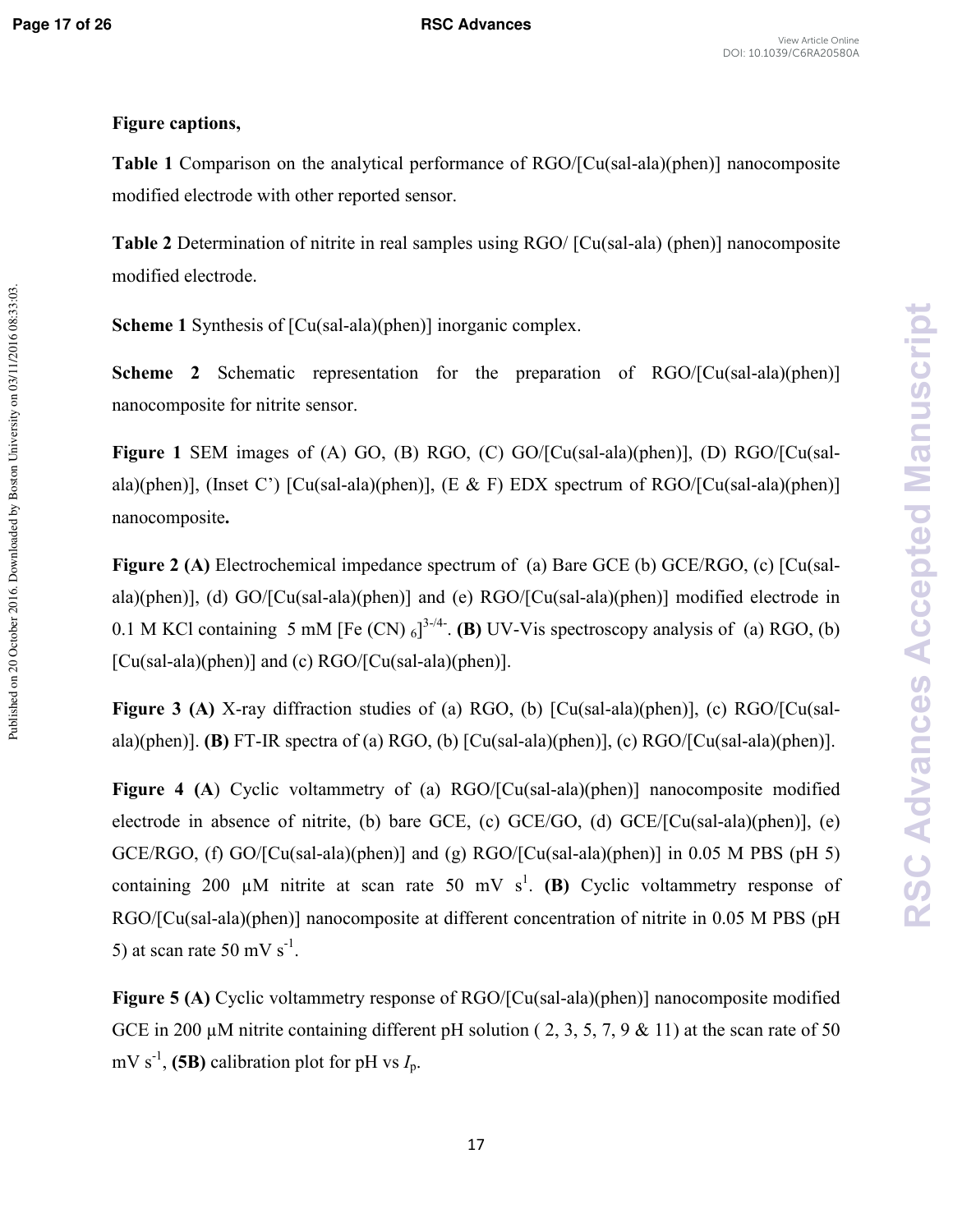**Figure 6 (A)** Cyclic voltammetry response of the RGO/[Cu(sal-ala)(phen)] nanocomposite modified GCE in PBS containing 200 µM of nitrite at different scan rate. **(6B)** calibration plot of square root of scan rate Vs. peak current.

**Figure 7 (A)** Amperometric response for the oxidation of nitrite with different concentration in PBS (pH 5),  $E_{app} = 0.75$  V. The calibration plot of peak current vs. nitrite concentration (low **(B)** & high **(C)**)

**Figure 8 (A)** Amperometric response of hydrazine at RGO/[Cu(sal-ala)(phen)] in the presence of 50  $\mu$ M nitrite and 500  $\mu$ M addition of different interferences (b) Br, (c) I, (d) Cl, (e) NO<sub>3</sub>, (f) F, (g)  $Cu^{2+}$ , (h)  $Zn^{2+}$ , (i)  $Cr^{2+}$ , (j)  $Sr^{2+}$ , (k) K<sup>+</sup>, (l) dopamine, (m) glucose, (n) fructose and (o) ascorbic acid. (8B) Stability studies of the RGO/[Cu(sal-ala)(phen)] nanocomposite modified electrode.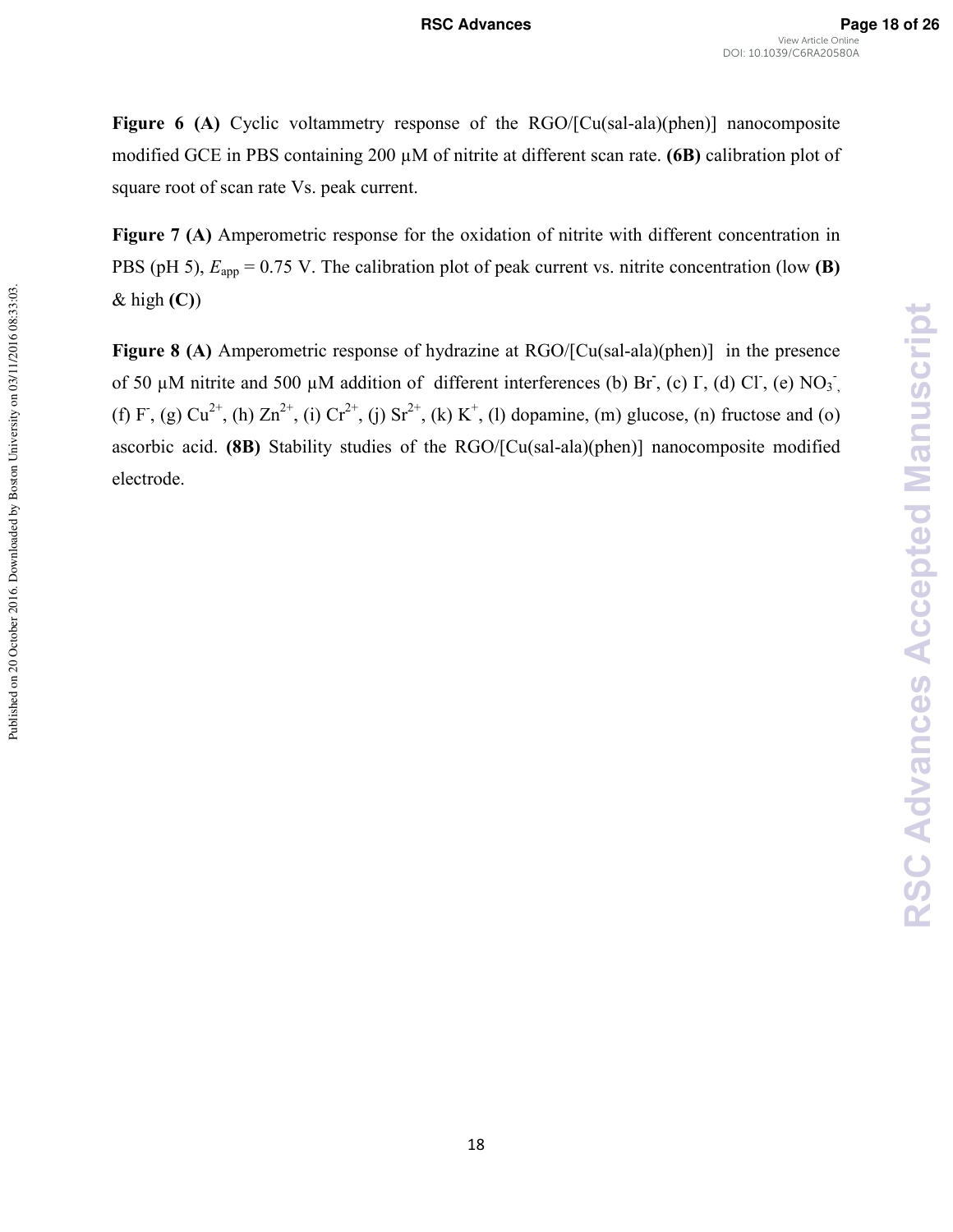Published on 20 October 2016. Downloaded by Boston University on 03/11/2016 08:33:03.

### **Table 1**

| <b>Electrodes</b>                                                | Linear range $(\mu M)$ | $\text{LOD}^{a}(\mu M)$ | <b>References</b> |
|------------------------------------------------------------------|------------------------|-------------------------|-------------------|
| $RGOb/[Cu(Sal-ala)c(phen)d]$                                     | $0.05-4, 6-1000$       | 0.019                   | This work         |
| poly(methylene blue)/ $GCE^e$                                    | 2.0-5000               | $\overline{2}$          | 45                |
| $graphite/\beta$ -cyclodextrin                                   | $0.7 - 2150$           | 0.26                    | 46                |
| Thionine modified aligned / $CNT$                                | 3-5000                 | 1.12                    | 47                |
| $RGO-ZnOg$                                                       | 10-8000                | 33                      | 48                |
| $Hb^{h}$ / PCAuPs <sup><i>i</i></sup> /MWCNT <sup><i>j</i></sup> | $3.6 - 3.09$           | 0.96                    | 49                |
| AuNPS <sup>k</sup> /GCE                                          | 1-5000                 | 2.4                     | 50                |
| CuO'/GCE                                                         | $5 - 180$              | 1.6                     | 51                |
| $PtNPs^m$                                                        | 10-1000                | 5                       | 52                |
| HAC <sup>n</sup>                                                 | $1 - 127$              | 70                      | 53                |
| PANI <sup>o</sup> conducting polymer                             | 5-1400                 | 0.24                    | 54                |
| AuNP/Graphene/Chitosan                                           | 1-380                  | 0.25                    | 55                |

## **Abbreviation**

<sup>*a*</sup> Limit of detection, <sup>*b*</sup> Reduced graphene oxide, <sup>*c*</sup> salicylalanine, <sup>*d*</sup> phenanthroline, <sup>*e*</sup> Glassy carbon electrode, <sup>f</sup> carbon nanotubes, <sup>g</sup> Zinc oxide, <sup>h</sup> Hemoglobin, <sup>I</sup> Positively charged gold nanoparticle, <sup>*j*</sup> Multiwalled carbon nanotubes, <sup>*k*</sup> Gold nanoparticles, <sup>*l*</sup> Copper oxide, <sup>*m*</sup> Platinum nano particles, *<sup>n</sup>* Heteroatom enriched porous carbon, *<sup>o</sup>* Polyaniline

| <b>Samples</b> | Added $(\mu M)$ | Found $(\mu M)$ | Recovery $(\% )$ | $RSDa(\%)$ |
|----------------|-----------------|-----------------|------------------|------------|
| Tap water      | 10              | 9.56            | 95.6             | 3.2        |
| River water    | 10              | 10.2            | 102              | 3.5        |
| Sausage 1      | 10              | 10.6            | 106              | 3.1        |
| Sausage 2      | 10              | 10.3            | 103              | 3.2        |

### **Table 2**

<sup>a</sup>Relative standard deviation of 3 individual measurements.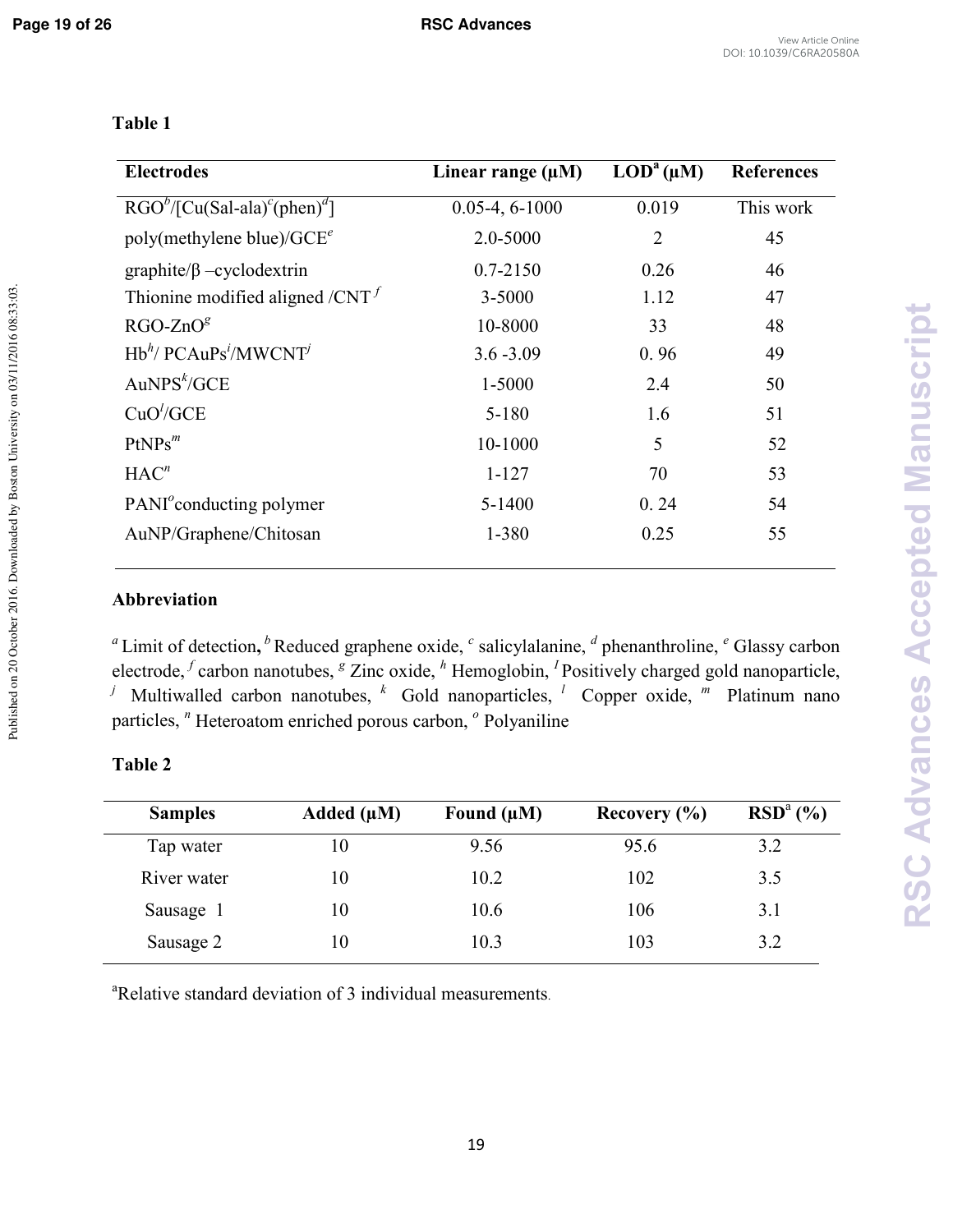RSC Advances **Page 20 of 26** View Article Online DOI: 10.1039/C6RA20580A

#### **Scheme 1**



#### **Scheme 2**

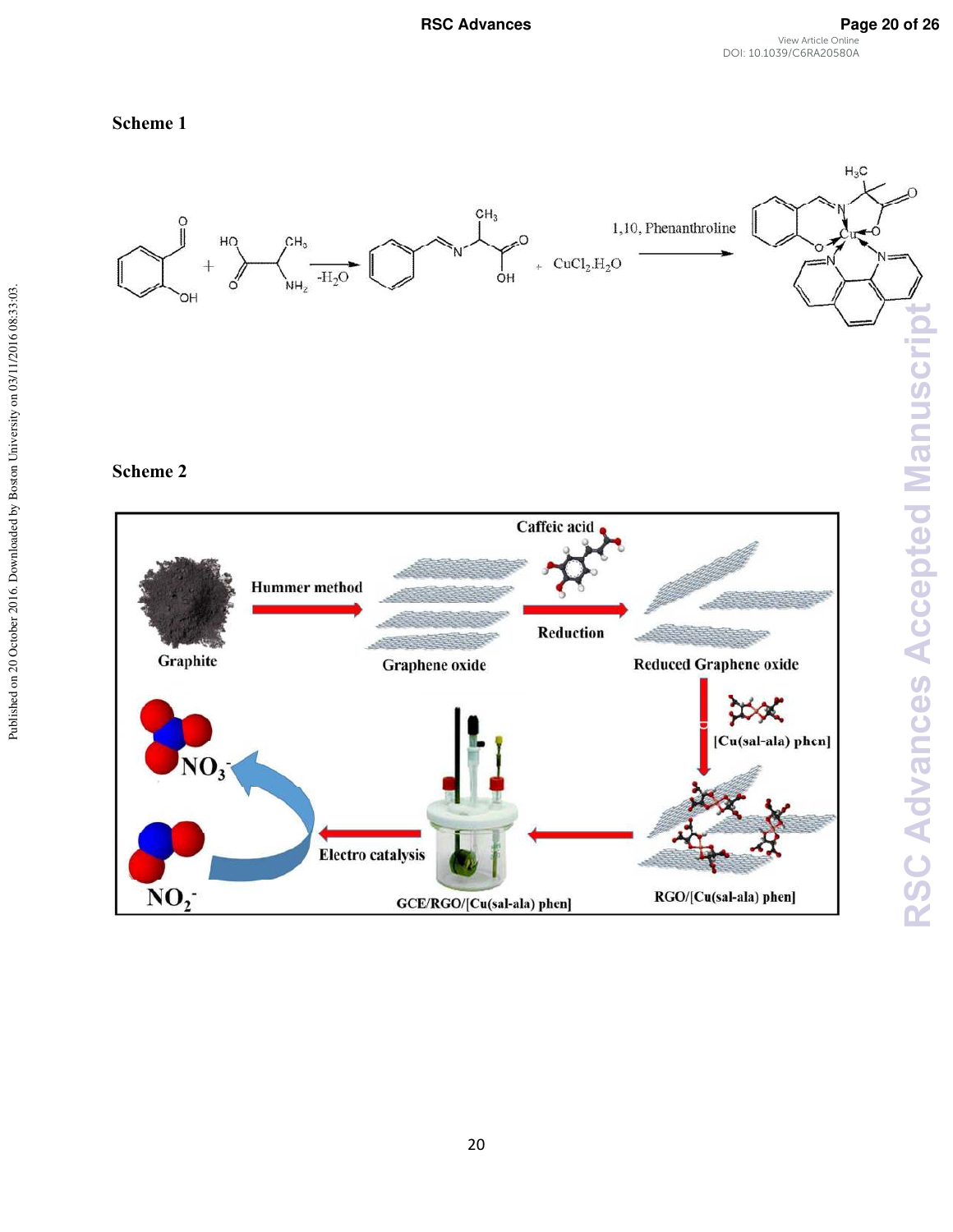**Figure 1** 

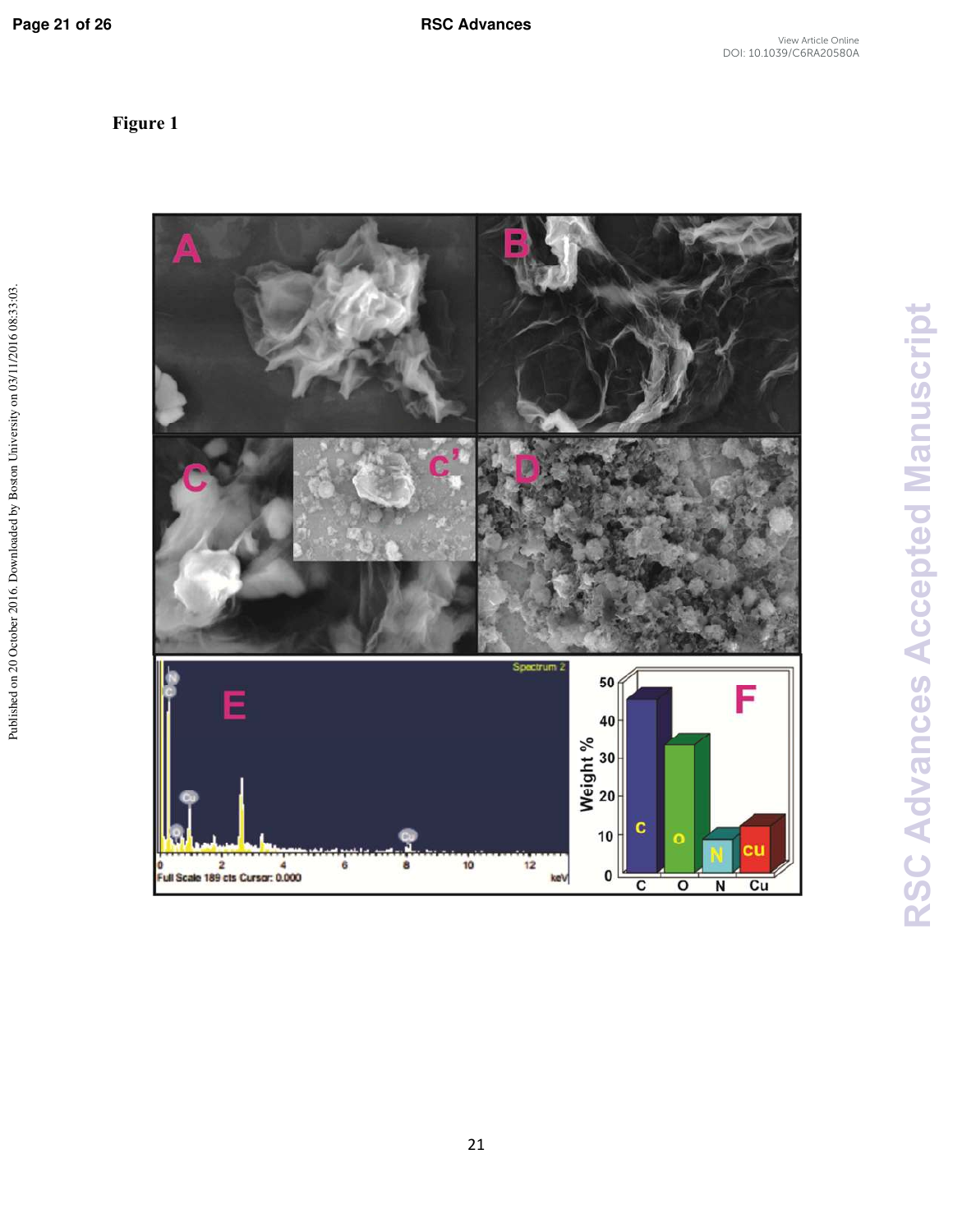





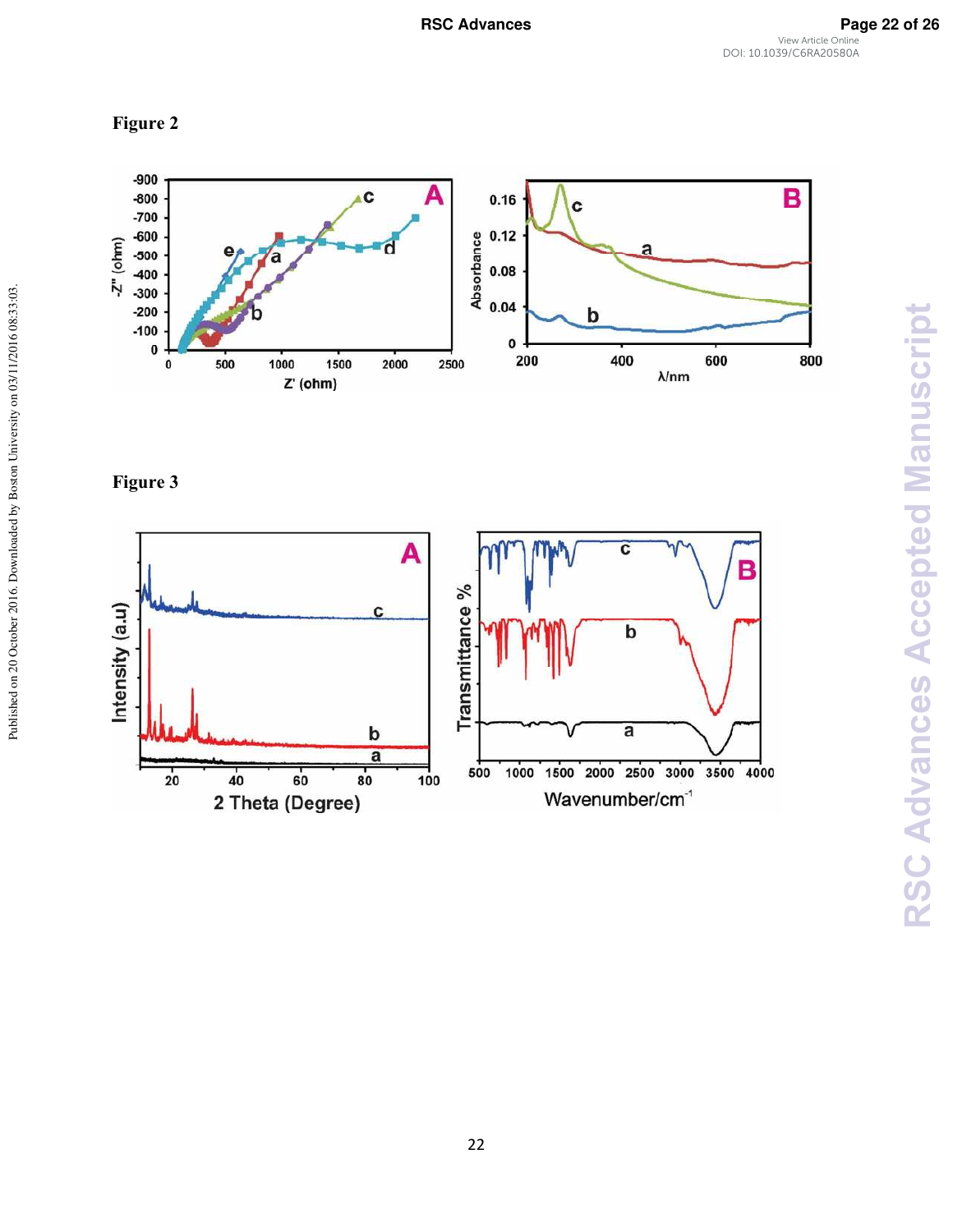Published on 20 October 2016. Downloaded by Boston University on 03/11/2016 08:33:03.

**Figure 4** 

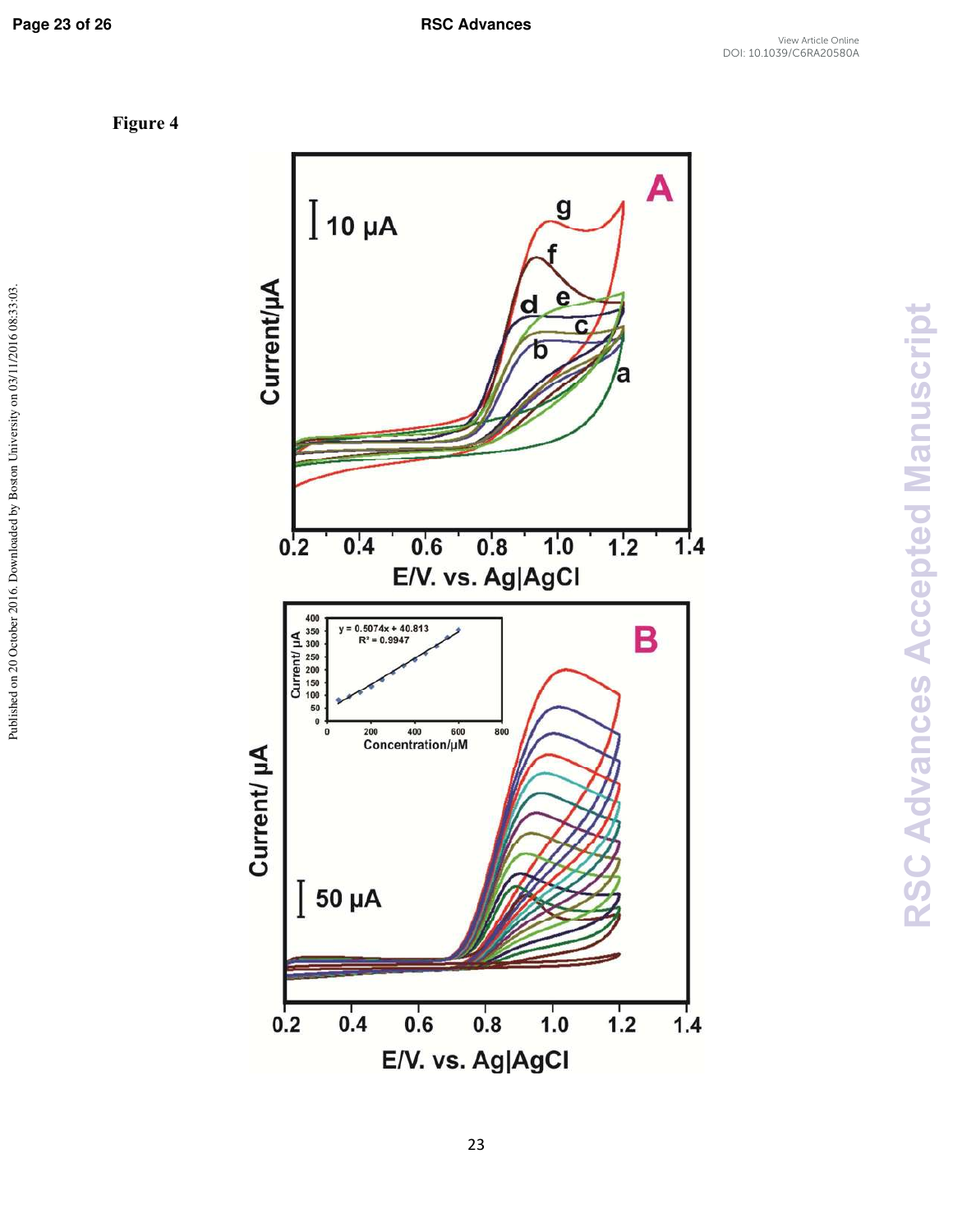





Published on 20 October 2016. Downloaded by Boston University on 03/11/2016 08:33:03.

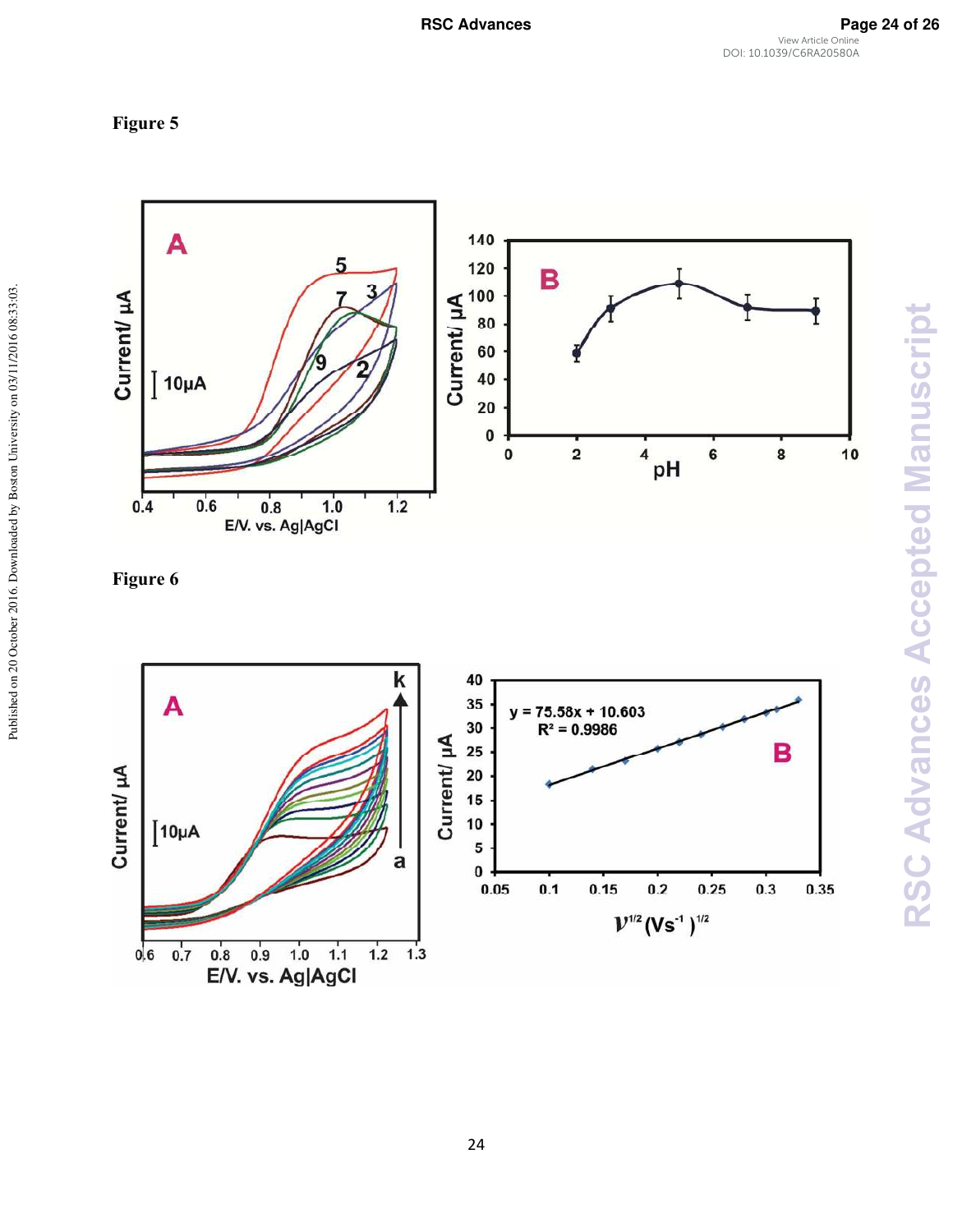